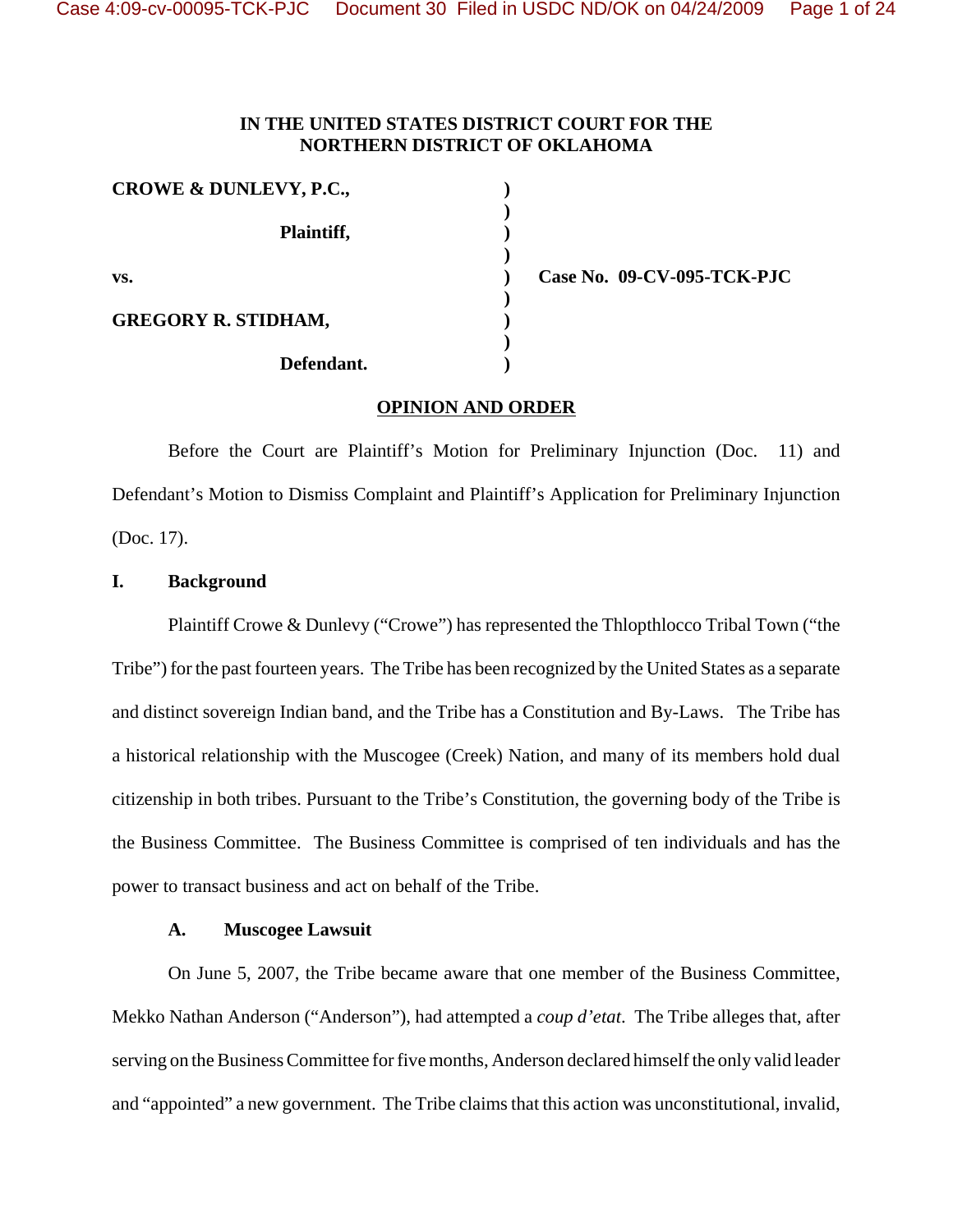and had no legal effect. The Tribe further maintains that Anderson and his "co-conspirators" attempted to access the Tribe's bank accounts, issue resolutions on tribal letterhead, fire casino employees, and otherwise interfere with tribal business interests.

The Tribe was concerned that Anderson's actions would cause confusion with its business relations and therefore sought relief in the Muscogee (Creek) Nation District Court ("Muscogee Nation District Court") for the purpose of enjoining Anderson's allegedly unlawful actions ("Muscogee Lawsuit"). On June 7, 2007, the Tribe granted a narrow waiver of sovereign immunity in Business Committee Resolution No. 2007-21 ("Waiver"). The Waiver outlined the basis of the dispute with Anderson and then stated:

[T]he Thlopthlocco Tribal Business Committee does hereby waive its immunity on a limited basis only for the purposes of adjudicating this dispute only, only claims brought by the Plaintiff, Thlopthlocco Tribal Town, and only for injunctive and declaratory relief. This waiver of immunity shall not include election disputes.

(Ex. A-3 to Pl.'s Mot. for Prelim. Inj.)

Four days later, on June 11, 2007, the Tribe initiated the Muscogee Lawsuit by filing a Verified Complaint and Application for Emergency Restraining Order ("Verified Complaint") in the Muscogee Nation District Court against Anderson and other co-defendants who allegedly acted in concert with Anderson ("Anderson defendants").<sup>1</sup> The Tribe was represented in the Muscogee Lawsuit by Michael McBride, an attorney at Crowe. The Verified Complaint requested that the Muscogee Nation District Court enjoin the Anderson defendants from the following: (1) interfering with the duly elected officials of the Tribe; (2) interfering with the functions of the tribal

<sup>&</sup>lt;sup>1</sup> The Anderson defendants include: Bryan McGertt, Timmy Cheek, Candice Rogers, Inda McGertt, Frank Harjochee, Virgil Sanders, May McGertt, Grace Bunner, Thelma Jean Noon, Wesley Montemeyer, Paula Barnes-Herrod, and Malinda Noon.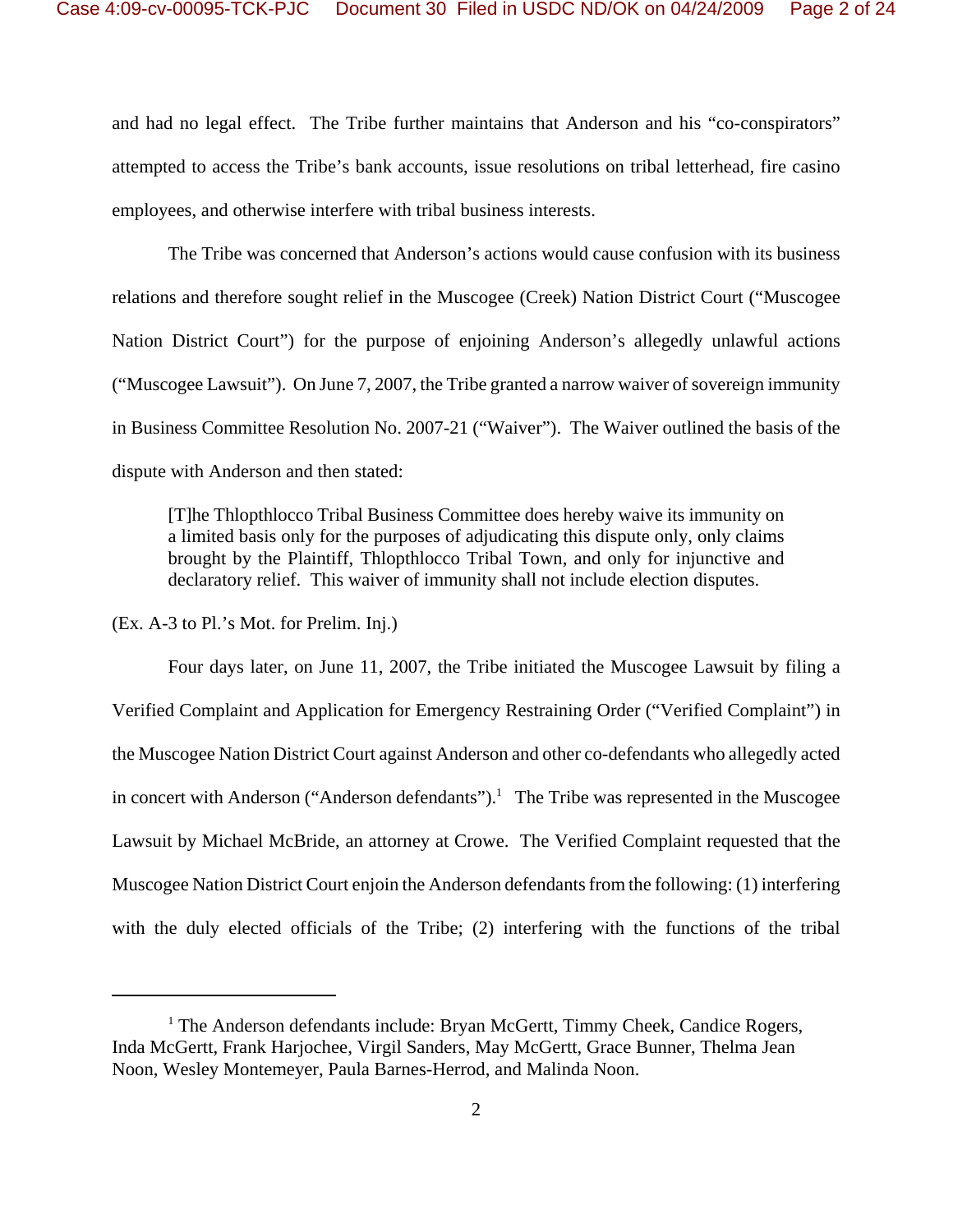government; (3) taking any action contrary to the directions of the duly elected and appointed Business Committee; (4) removing any cash, proceeds, files, records, documents, equipment, fixtures, supplies or any other items from the Tribe's casino, any other business or entity owned by the Tribe, or from the Tribe's government; and (5) representing to banks or other financial institutions, corporations, businesses, consultants, organizations, law firms, accountants or other governments or individuals that they currently hold any office with the Tribe. In response to the Verified Complaint, Chief District Judge Patrick Moore of the Muscogee Nation District Court entered an Order restraining the Anderson defendants from the acts listed above and declaring that any purported official actions taken by the defendants were null and void. The parties have represented that this Order continues to govern and will remain in effect until the Muscogee Lawsuit is resolved.

 On September 11, 2008, Defendant Judge Gregory R. Stidham of the Muscogee Nation District Court ("Defendant") granted a motion made by the Anderson defendants, which requested that their attorneys' fees be paid by the Tribe. The Tribe appealed this order to the Muscogee Nation Supreme Court, which reversed the order as premature on January 16, 2009 ("January 16 Order"). In the January 16 Order, the Muscogee Nation Supreme Court found as follows:

It is premature to determine the issue of attorneys' fees in this case until the lawful governing body of Thlopthlocco is determined. Until then, it is unknown whether anyone among the litigants has the authority to vote to expend Thlopthlocco funds. In the interest of fairness, it is therefore ORDERED that no party is entitled to attorneys' fees during the pendency of these proceedings. The September 11, 2008 order of the District Court is reversed with instructions to dismiss Defendants' Motion for Attorney Fees as premature.

It is further ORDERED that any attorneys' fees paid from the Thlopthlocco treasury to the Plaintiff's counsel be returned and re-deposited into the treasury.

It is further ORDERED that at the conclusion of the District Court proceedings the District Court can determine the issue of attorneys' fees.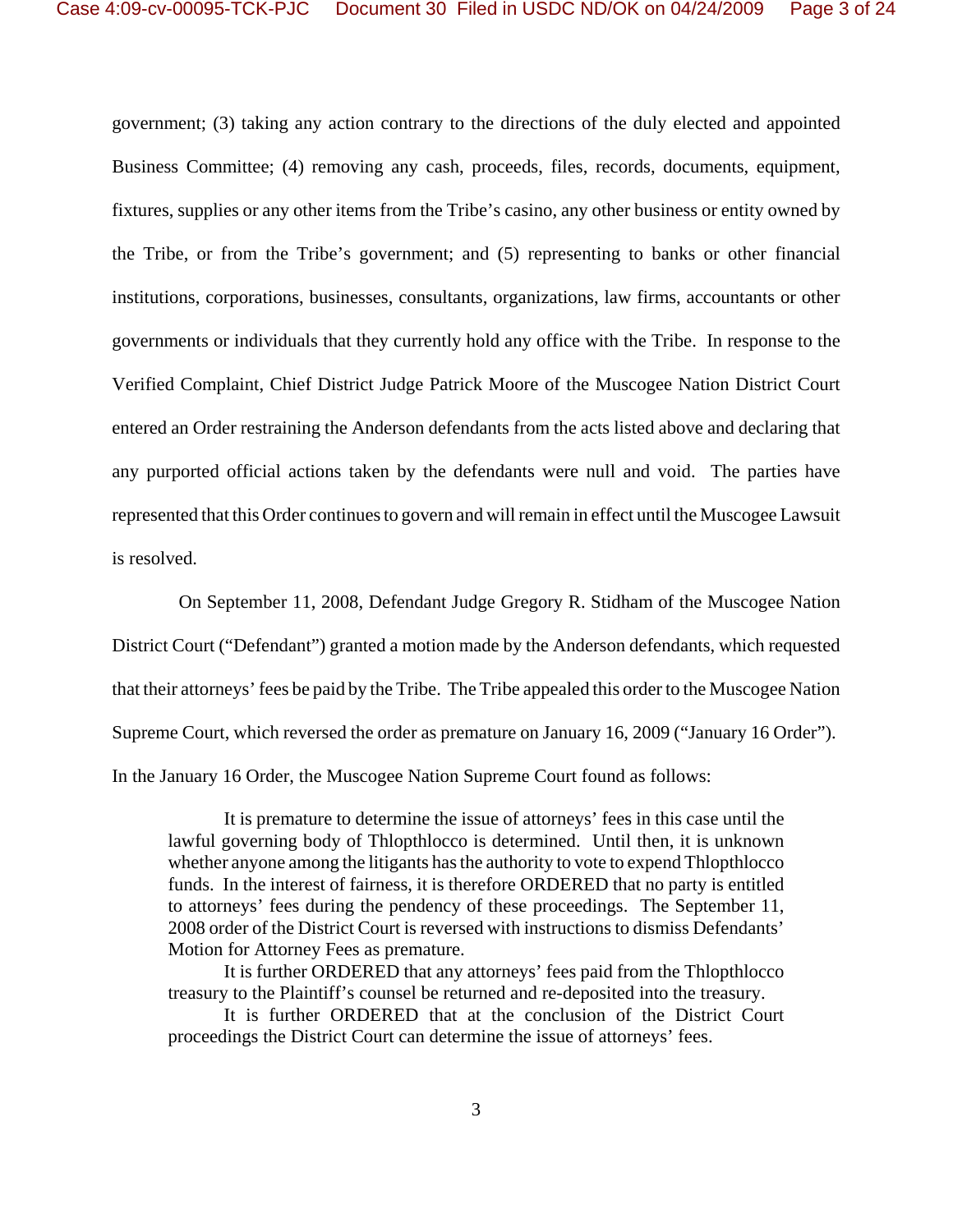(Ex. A-5 to Pl.'s Mot. for Prelim. Inj.) The Tribe filed a petition for re-hearing with the Muscogee Nation Supreme Court on January 26, 2009, which was summarily denied. (Ex. A-6 to Pl.'s Mot. for Prelim. Inj. (stating "It is hereby Ordered by the Court that the Petition for Rehearing by Plaintiff Thlopthlocco Tribal Town is denied.").)

On February 5, 2009, Defendant ordered Crowe to "return all attorneys' fees paid from the Thlopthlocco Treasury with proof of repayment furnished to this court on or before February 20, 2009" ("February 5 Order"). (Ex. A-7 to to Pl.'s Mot. for Prelim. Inj.)<sup>2</sup> On March 6, 2009, Defendant found that Crowe had not complied with his February 5 Order and ordered that Crowe appear for a show cause hearing for contempt of court on April 3, 2009. The parties represent that since that time, Defendant has agreed to strike the show cause hearing in light of this Court's impending ruling on Plaintiff's Motion for Preliminary Injunction.

## **B. Federal Lawsuit**

Crowe initiated this suit on February 24, 2009, seeking a judgment declaring that the "Muscogee courts do not have jurisdiction over Crowe; do not have jurisdiction over the expenditure by Thlopthlocco of its governmental funds to Crowe; do not have jurisdiction over agreements entered between Thlopthlocco and Crowe; did not have jurisdiction to issue the January 16 Order as it related to Thlopthlocco's attorneys' fees; and did not have jurisdiction to issue the February 5 Order." Crowe also requests that the Court enter judgment "declaring the January 16 Order as it relates to Thlopthlocco's attorney's fees, null and void and declaring the February 5 Order null and

 $2\;\;$  In Defendant's reply in support of his Motion to Dismiss, he represents that the Tribe has paid Crowe more than \$371,000.00 in fees in conjunction with Crowe's work in the Muscogee Lawsuit.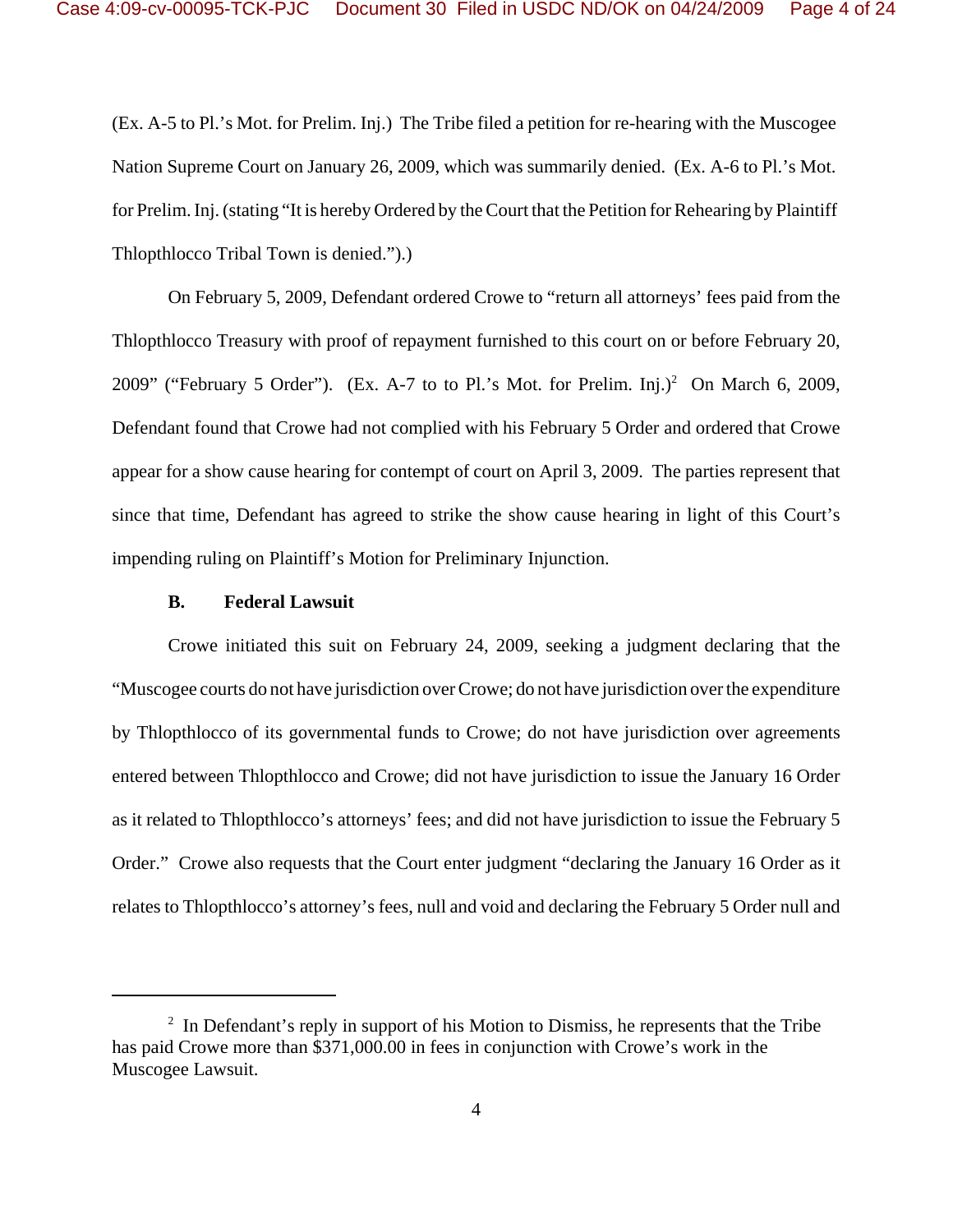void." Finally, Crowe's Complaint seeks a preliminary and permanent injunction prohibiting Defendant from enforcing the January 16 and February 5 Orders.

Crowe filed a Motion for Preliminary Injunction on March 9, 2009, which seeks to enjoin Defendant from enforcing the February 5 Order or from otherwise attempting to enforce the January 16 Order as it relates to Crowe until this case is resolved. In conjunction with his response to Crowe's Motion for Preliminary Injunction, Defendant filed a Motion to Dismiss, attacking this Court's subject matter jurisdiction. A hearing on both motions was held before the Court on April 16, 2009.

## **II. Defendant's Motion to Dismiss**

In his Motion to Dismiss, Defendant moves to dismiss Crowe's Complaint and Motion for Preliminary Injunction, arguing: (1) this case should be dismissed because the Court lacks subject matter jurisdiction; (2) this case should be dismissed because Crowe has failed to join all indispensable parties; and (3) in the event the Court declines to dismiss this matter, venue is improper and the case should be transferred to the United States District Court for the Eastern District of Oklahoma.

#### **A. Subject Matter Jurisdiction**

Defendant makes two arguments in support of his position that this Court does not have subject matter jurisdiction over this case: (1) he is entitled to judicial immunity as a judge of the Muscogee Nation District Court; and (2) he is entitled to sovereign immunity because he is an official of the Muscogee (Creek) Nation.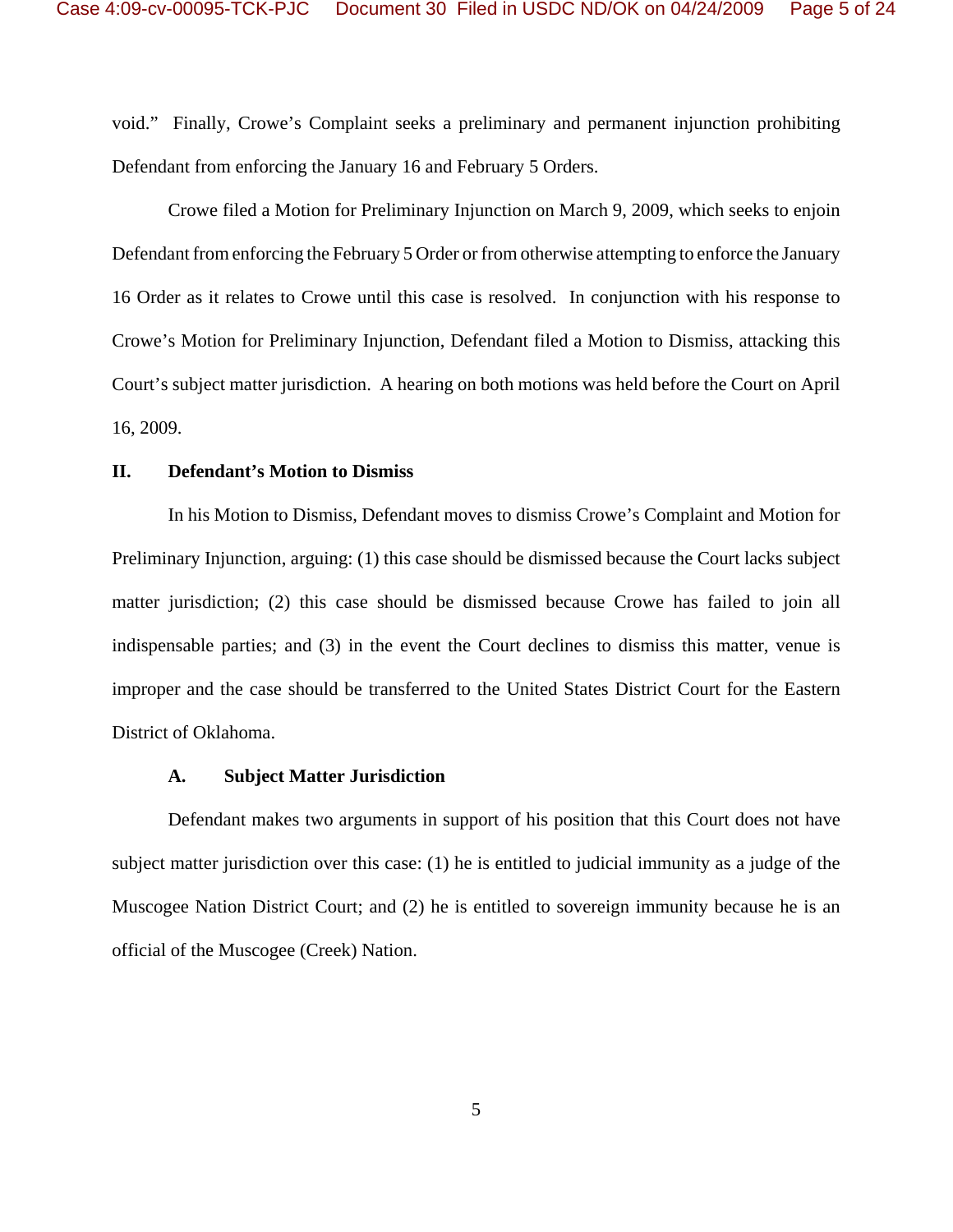### 1. Judicial Immunity

Defendant argues that as a judge of the Muscogee Nation District Court, he is entitled to judicial immunity from suit, mandating dismissal of this action. Defendant is correct that, in many circumstances, judges enjoy judicial immunity from suit. *See, e.g., Mireles v. Waco*, 502 U.S. 9, 11 (1991) ("Like other forms of official immunity, judicial immunity is an immunity from suit, not just from ultimate assessment of damages."); *Stein v. Disciplinary Bd. of Supreme Ct. of N.M.*, 520 F.3d 1183, 1195 (10th Cir. 2008) ("The Supreme Court has long held that judges are generally immune from suits for money damages"); *Coleman v. Court of Appeals, Division No. Two*, 550 F. Supp. 681, 683-84 (W.D. Okla. 1980) ("[J]udges of courts of superior or general jurisdiction are not liable in a civil action for their judicial acts even when such acts are in excess of their jurisdiction and are alleged to have been done maliciously.") ("The purpose of judicial immunity is to protect judges from the distraction, harassment and intimidation of actions against them for the exercise of their duties."); *see also Penn v. United States*, 335 F.3d 786, 789 (8th Cir. 2003) (extending judicial immunity to tribal court judges).

However, this immunity is not without exceptions. In *Pulliam v. Allen*, 466 U.S. 522 (1984), plaintiffs brought suit under 42 U.S.C. § 1983 ("§ 1983"), claiming that a magistrate judge's practice of imposing bail was unconstitutional and seeking injunctive relief. The Supreme Court answered the "fundamental question [of] whether a judicial officer acting in her judicial capacity should be immune from prospective relief," *id.* at 528, and held that "judicial immunity is not a bar to prospective injunctive relief against a judicial officer acting in her judicial capacity." *Id.* at 541-42. Although *Pulliam* involved a claim under § 1983, it has been applied outside the § 1983 context and has been applied to facts nearly identical to those at bar. *See United States v. Yakima Tribal Court*,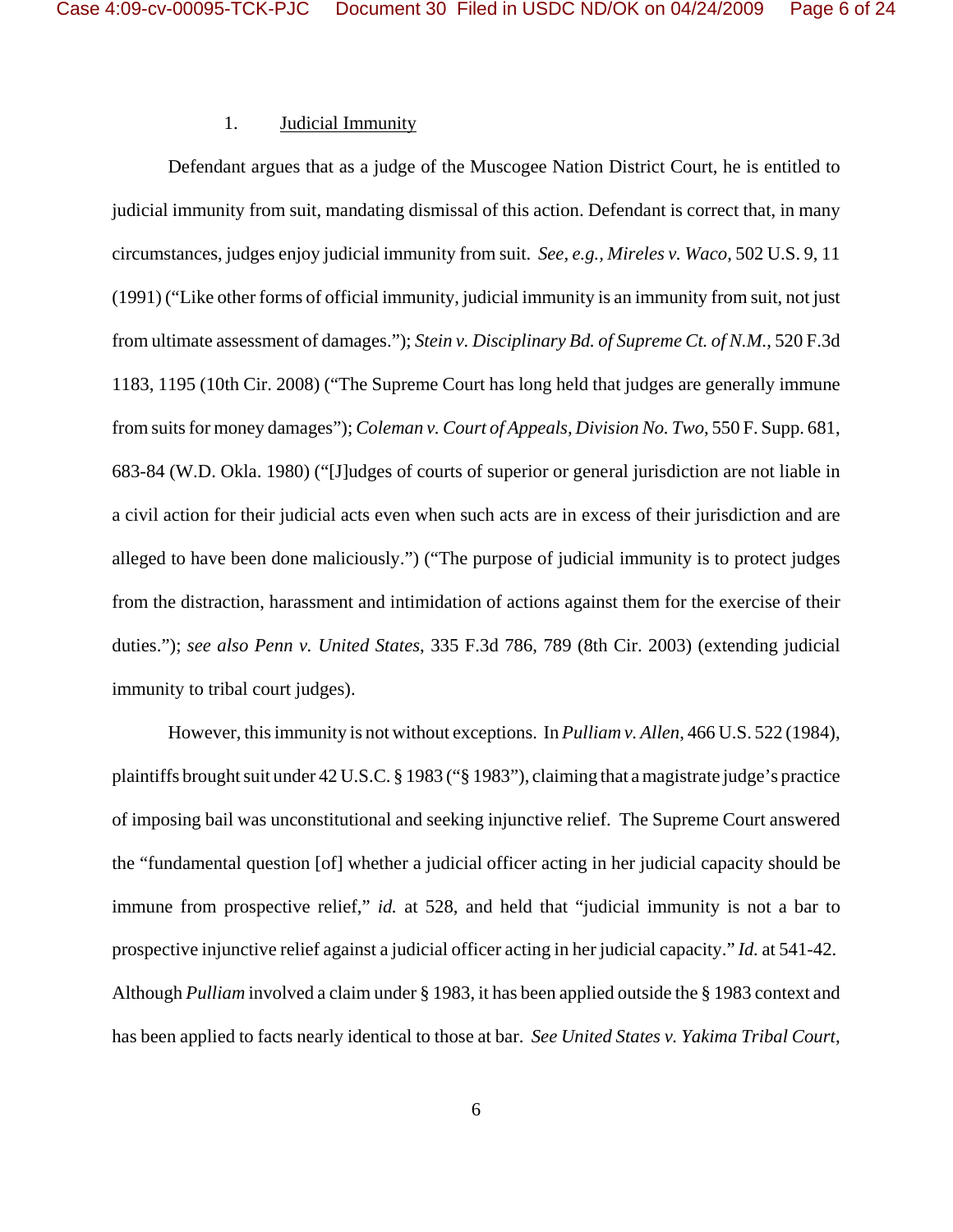806 F.2d 853, 861 (9th Cir. 1986) (affirming federal district court's decision to enjoin tribal court judge's enforcement of order when United States claimed that tribal court was without jurisdiction to issue order) (rejecting tribal court judge's assertion of judicial immunity, stating his "status as a tribal judicial officer does not confer immunity against injunctive relief")(citing *Pulliam*). Because Crowe seeks prospective injunctive relief, it argues that *Pulliam* mandates the rejection of Defendant's assertion of judicial immunity.

Defendant disagrees, claiming that the question of whether *Pulliam* is still good law is "up in the air." Specifically, in 1996, Congress enacted the Federal Courts Improvement Act of 1996 ("FCIA"), Pub. L. No. 104-317, 110 Stat. 3847, which amended the language of 42 U.S.C. § 1983 so as to bar injunctive relief against a judicial officer in a § 1983 action "for an act or omission taken in such officer's judicial capacity . . . unless a declaratory decree was violated or declaratory relief was unavailable." *Id.* at § 309(c). Although Crowe's Complaint does not arise out of §1983, Defendant argues that a footnote in the recent Tenth Circuit case of *Lawrence v. Kuenhold*, 271 Fed. Appx. 763 (10th Cir. March 27, 2008), demonstrates that courts are interpreting the FCIA to have effectively reversed *Pulliam* in its entirety. Defendant therefore maintains that *Pulliam*'s holding regarding judicial immunity no longer applies in *any* action, regardless of whether such action is based on § 1983.

The Court finds Defendant's reading of *Lawrence* unfounded. In *Lawrence*, plaintiffs brought suit against a state district court judge, alleging that the judge violated their due process rights by entering default judgment against them in a state court quiet title action. The judge urged the Tenth Circuit to uphold the district court's dismissal of the action, arguing, *inter alia*, that he was entitled to judicial immunity. In addressing this argument, the Tenth Circuit first noted that "[t]he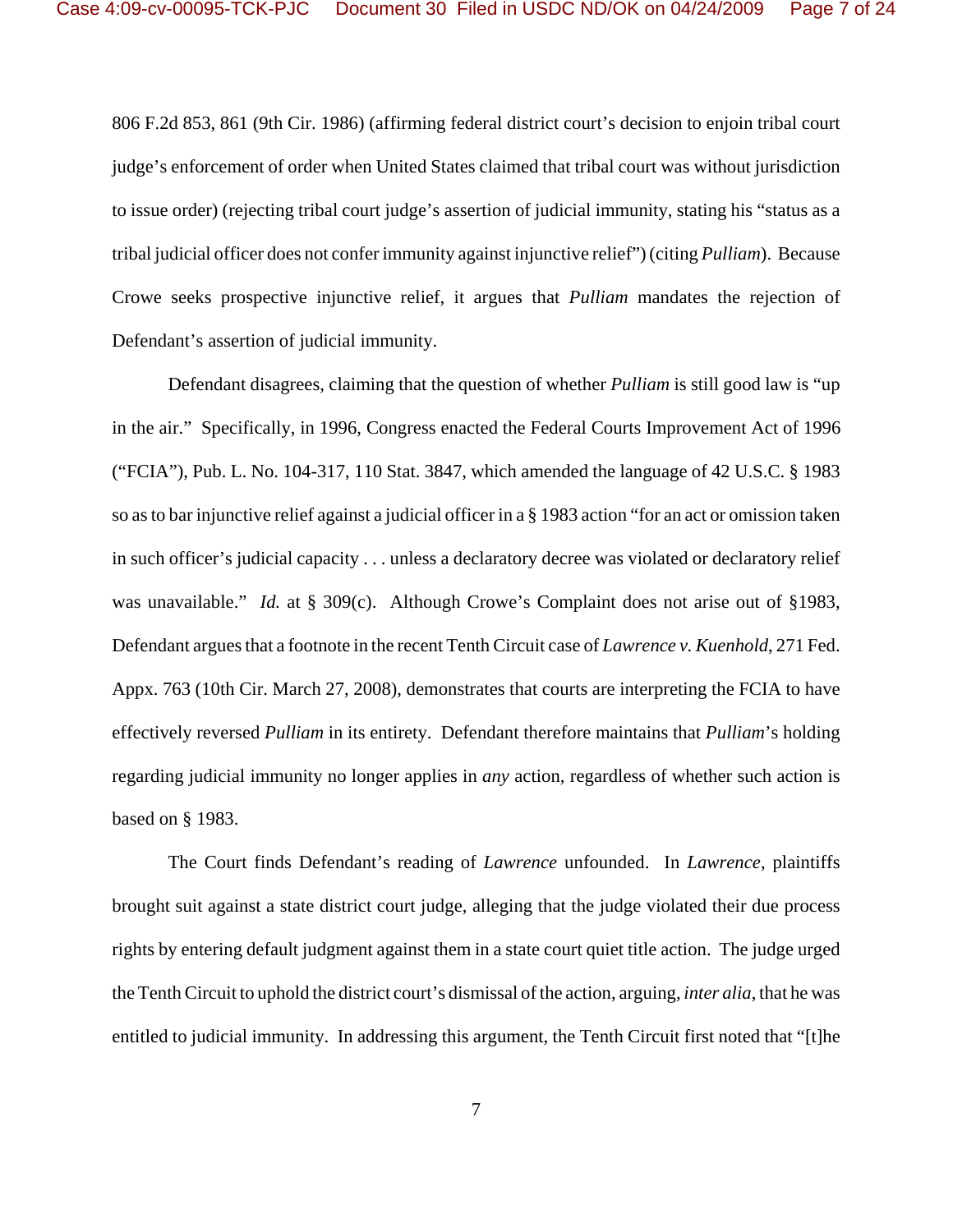only type of relief available to a plaintiff who sues a judge is declaratory relief, *see Schepp v. Fremont County*, 900 F.2d 1448, 1452 (10th Cir. 1990), but not every plaintiff is entitled to this remedy." *Lawrence*, 271 Fed. Appx. at 766. Immediately following this statement is footnote 6, which, according to Defendant's reading of the case, casts doubt on *Pulliam*'s applicability both inside and outside the § 1983 arena. Footnote 6 states:

In *Schepp*, we cited *Pulliam v. Allen*, 466 U.S. 522, 541-42, 104 S.Ct. 1970, 80 L.Ed.2d 565 (1984), for the proposition that a judge "is not shielded by absolute [judicial] immunity from declaratory or injunctive relief." 900 F.2d at 1452. In 1996, Congress effectively reversed *Pulliam* with the enactment of the [FCIA] (amending 42 U.S.C. § 1983). Section 309(c) of the FCIA bars injunctive relief in any § 1983 action "against a judicial officer for an act or omission taken in such officer's judicial capacity . . . unless a declaratory decree was violated or declaratory relief was unavailable." Thus, the doctrine of judicial immunity now extends to suits against judges where a plaintiff seeks not only monetary relief, but injunctive relief as well. *See Roth v. King*, 449 F.3d 1272, 1286 (D.C. Cir. 2006), *cert. denied sub nom., Sitomer v. King*, --- U.S. ----, 127 S.Ct. 1357, 167 L.Ed.2d 82 (2007) ("42 U.S.C. § 1983, as amended in 1996 by the [FCIA], explicitly immunizes judicial officers against suits for injunctive relief."); *Bolin v. Story*, 225 F.3d 1234, 1242 (11th Cir. 2000) (discussing the effect of the FCIA on *Pulliam*).

*Id.* n.6. Although not specifically asserted by Defendant, the Court assumes that Defendant's reading of *Lawrence* is based on the sentence reading, "Congress effectively reversed *Pulliam* with the enactment of the [FCIA] (amending 42 U.S.C. § 1983)." *Id.* However, this statement must be read within the context of the in-text discussion of judicial immunity, the placement of footnote 6, the substance of footnote 6, and the supporting case citations included therein.

With regard to the textual discussion of judicial immunity, the sentence immediately preceding footnote 6 indicates that plaintiffs are generally able to sue judicial officers for declaratory relief. *Id.* at 766 (noting "[t]he only type of relief available to a plaintiff who sues a judge is declaratory relief"). This sentence continues to state that "not every plaintiff is entitled to this remedy," and footnote 6, which is placed at the end of this sentence, provides additional explanation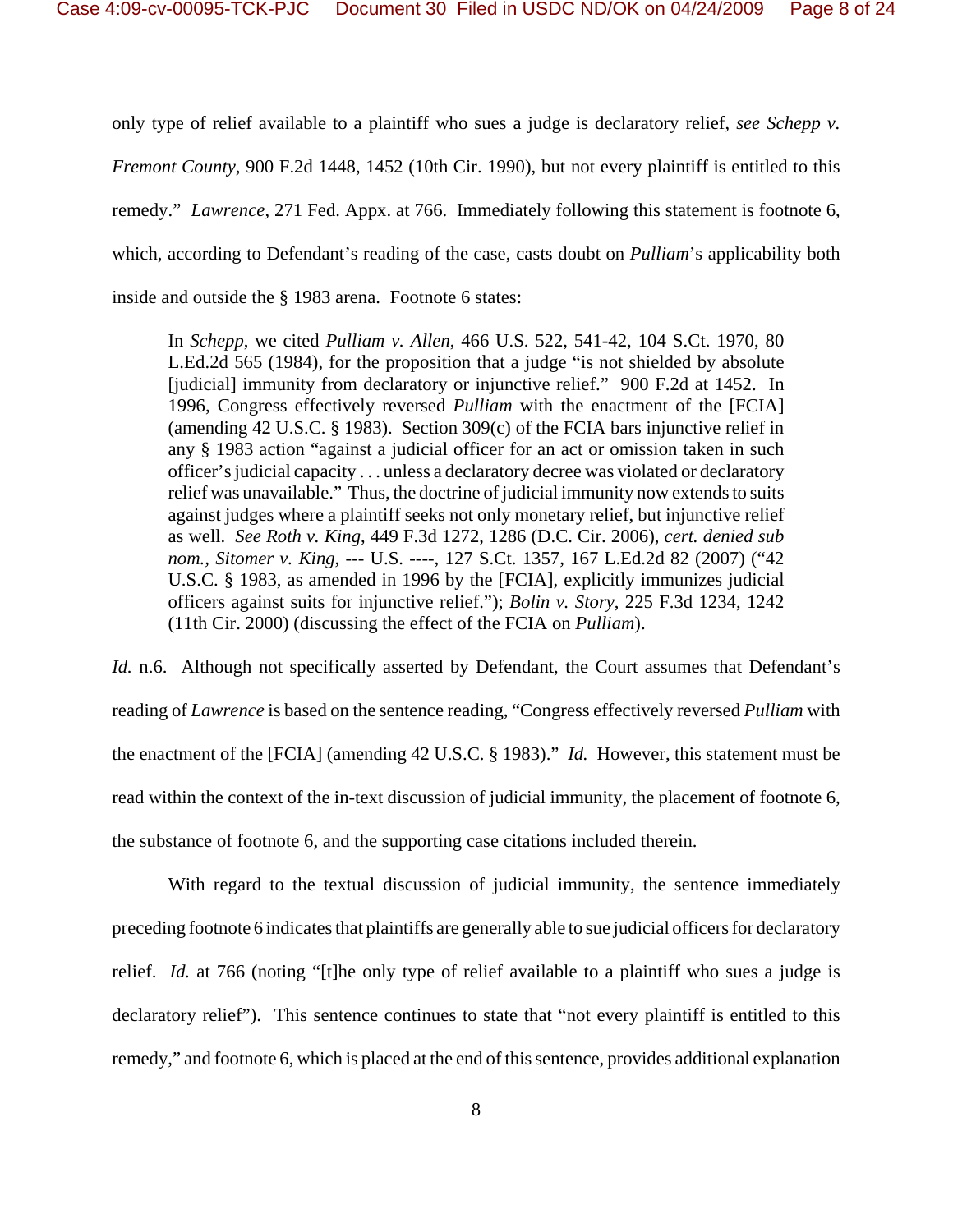regarding the identity of those plaintiffs who are not "entitled to this remedy." The Tenth Circuit is therefore indicating that there are a *subset* of plaintiffs who are not entitled to the relief afforded in *Pulliam*, and that subset is discussed in more detail within footnote 6. Nowhere does the Tenth Circuit state that *all* plaintiffs are prohibited from seeking the relief permitted in *Pulliam*. Further, the discussion included in footnote 6 clearly indicates that this subset of plaintiffs is comprised of those suing under § 1983. *Id.* n.6 (discussing FCIA's amendment to § 1983). The footnote's case citations follow suit, as all concern instances where the plaintiff's claim was tied to § 1983. *Id.* (citing *Roth v. King*, 449 F.3d 1272, 1286 (D.C. Cir. 2006) (holding judges of Superior Court of District of Columbia were immune from § 1983 suit for injunctive relief) (noting "42 U.S.C. § 1983, as amended in 1996 by the [FCIA], explicitly immunizes judicial officers against suits for injunctive relief") and *Bolin v. Story*, 225 F.3d 1234, 1242 (11th Cir. 2000) (finding district court properly dismissed plaintiffs' *Bivens* action against defendant judges pursuant to FCIA amendment to § 1983) (noting that § 1983 law is incorporated into *Bivens* actions)).

Based on these considerations, and in the absence of a clear direction from the Tenth Circuit indicating that *Pulliam* should no longer be applied outside the § 1983 context, the Court does not read *Lawrence* to render *Pulliam* inapplicable in this case*.* The Court accordingly finds that Crowe's suit is not defeated by judicial immunity, as it clearly seeks "prospective injunctive relief." *See Pulliam*, 466 U.S. at 541-42.<sup>3</sup>

<sup>&</sup>lt;sup>3</sup> Defendant has not argued that Crowe's Complaint seeks anything other than "prospective injunctive relief."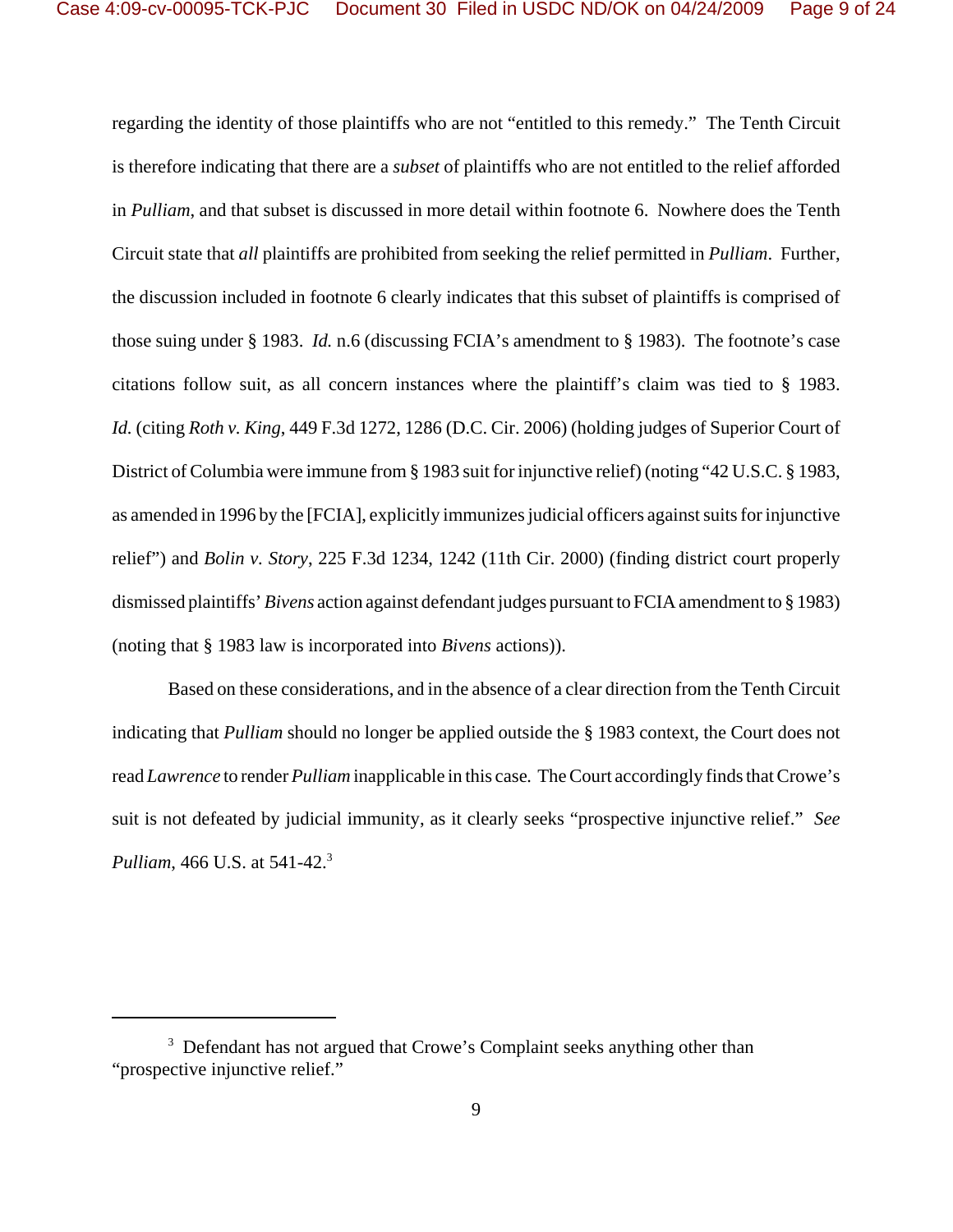# 2. Sovereign Immunity

Second, Defendant argues the Court lacks subject matter jurisdiction over this case because he enjoys sovereign immunity from suit. Specifically, Defendant maintains that because the Muscogee (Creek) Nation is protected by sovereign immunity, he, as an official of the tribe, also enjoys such immunity. In response, Crowe does not challenge the inherent sovereign immunity of the Muscogee (Creek) Nation, but argues that tribal sovereign immunity does not shield Defendant from actions taken outside the scope of his authority. Specifically, Crowe maintains that Defendant's actions in the Muskogee Lawsuit were outside the powers delegated to him because the Muscogee courts lack adjudicatory jurisdiction over Crowe's private fee agreements with the Tribe.

Indian tribal governments, such as the Muscogee (Creek) Nation, enjoy the same immunity from suit enjoyed by other sovereign powers and are "subject to suit only where Congress has authorized the suit or the tribe has waived its immunity." *Kiowa Tribe of Okla. v. Mfg. Tech.*, *Inc.*, 523 U.S. 751, 754 (1998). This immunity applies to tribal government officials acting in their official capacity. *See Native Am. Distrib. v. Seneca-Cayuga Tobacco Co.*, 546 F.3d 1288, 1296 (10th Cir. 2008) ("It is clear that a plaintiff generally may not avoid the operation of tribal immunity by suing tribal officials . . . . Accordingly, a tribe's immunity generally immunizes tribal officials from claims made against them in their official capacities.").

However, the doctrine of sovereign immunity as applied to officials is not absolute and is subject to certain exceptions, including the *Ex Parte Young* doctrine. *See N. States Power Co. v. Prairie Island Mdewakanton Sioux Indian Cmty.*, 991 F.2d 458, 460 (8th Cir. 1993) ("The protection of sovereign immunity is subject to the well established exception described in *Ex Parte Young*, 209 U.S. 124, 159-60, 28 S.Ct. 441, 453-54, 52 L.Ed. 714 (1908)."). "*Ex Parte Young* recognizes an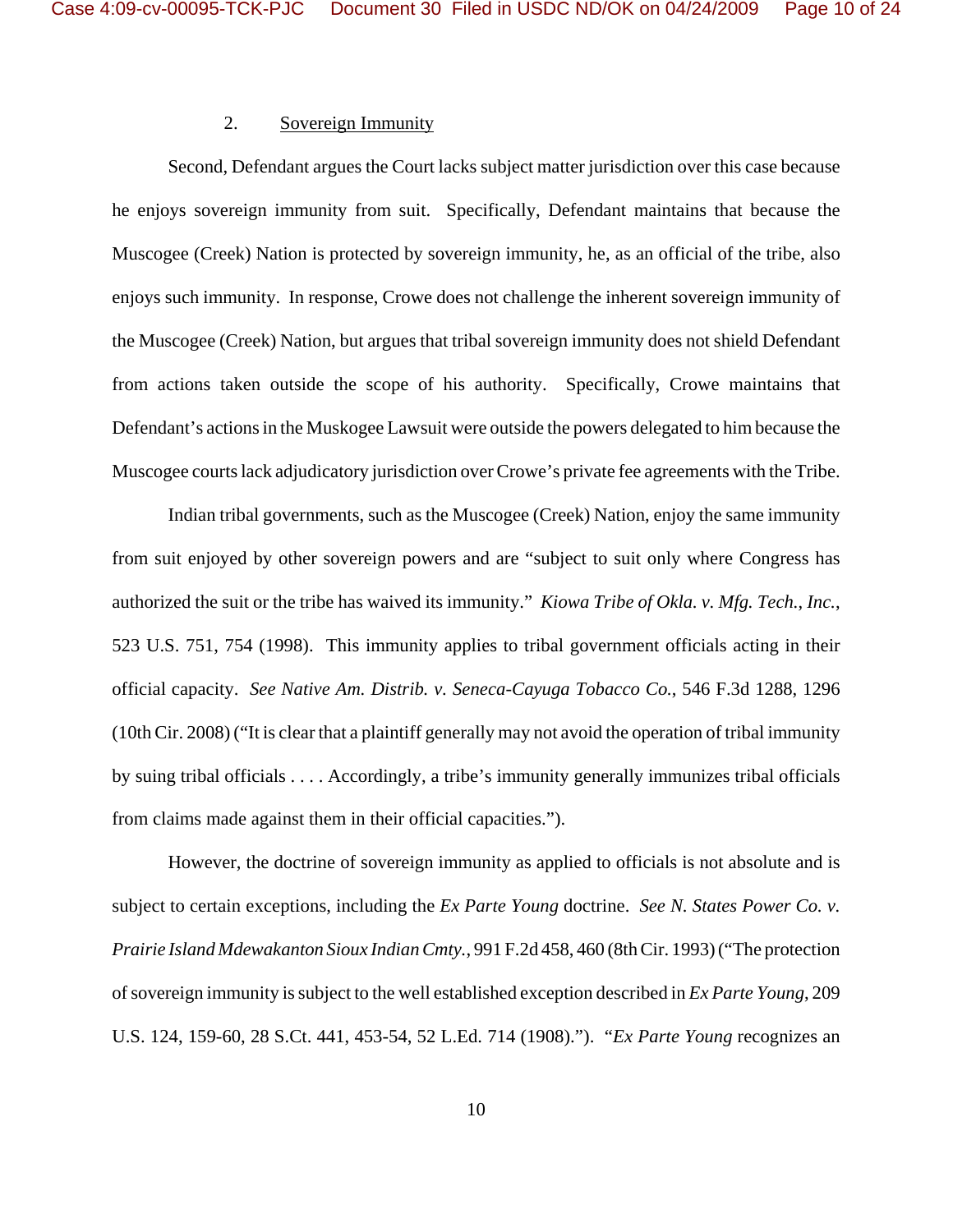exception to Eleventh Amendment immunity under which a state officer may be enjoined from 'taking any steps towards the enforcement of an unconstitutional enactment, to the injury of complainant.'" *Buchwald v. Univ. of N.M. School of Medicine*, 159 F.3d 487, 495 (10th Cir. 1998) (internal citation omitted). "This exception enables federal courts to vindicate federal rights and hold state officials responsible to the supreme authority of the United States." *Id.* "In determining whether the doctrine of *Ex Parte Young* avoids an Eleventh Amendment bar to suit, a court need only conduct a 'straightforward inquiry into whether [the] complaint alleges an ongoing violation of federal law and seeks relief properly characterized as prospective.'" *Hill v. Kemp*, 478 F.3d 1236, 1259 (10th Cir. 2007) (citing *Verizon Md. v. Pub. Serv. Comm'n of Md.*, 535 U.S. 635, 645 (2002)).

Although the *Ex Parte Young* doctrine was originally applied in the context of a state official, this doctrine has been applied to assertion of tribal sovereign immunity by tribal officials. *See, e.g., Santa Clara Pueblo v. Martinez*, 436 U.S. 49, 59 (1978) (stating that a tribal officer was "not protected by the tribe's immunity from suit" when plaintiffs sought declaratory and injunctive relief and citing *Ex Parte Young* in support of this assertion); *BNSF v. Vaughn*, 509 F.3d 1085 (9th Cir. 2007) (stating that under *Ex Parte Young* doctrine, tribal sovereign immunity does not bar suit for prospective relief against tribal officers allegedly acting in violation of federal law); *Tamiami Partners, Ltd. v. Miccosukee Tribe of Indians of Florida*, 63 F.3d 1030, 1050-51 (11th Cir. 1995) ("[The *Ex Parte Young* doctrine], as the district court properly concluded, applies in suits brought against tribal authorities in their official capacities."); *N. States Power Co.*, 991 F.2d at 460 ("*Ex Parte Young* applies to the sovereign immunity of Indian tribes, just as it does to state sovereign immunity.") (noting that the Tenth Circuit applied this exception in *Tenneco Oil Co. v. Sac and Fox Tribe of Indians*, 725 F.2d 572, 574 (10th Cir. 1984)); *Vann v. Kempthorne*, 534 F.3d 741, 750 (D.C.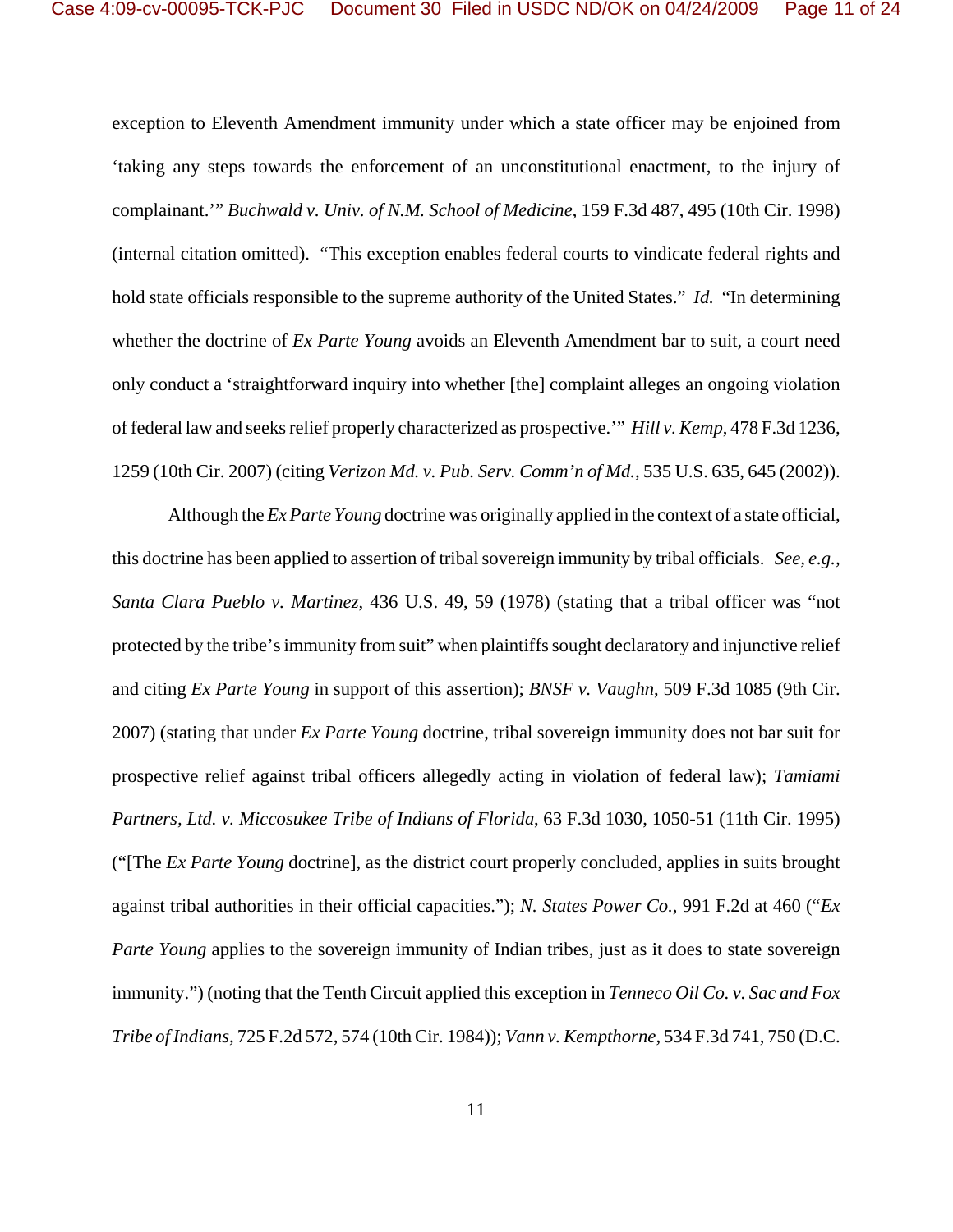Cir. 2008) (applying *Ex Parte Young* doctrine to assertion of tribal sovereign immunity by Cherokee Nation officers when plaintiffs made allegations of "ongoing constitutional and treaty violations" and sought prospective injunctive relief).

 In this case, the Court finds application of the *Ex Parte Young* doctrine to be proper, as demonstrated in factually similar case law. Specifically, in *BNSF Railway Company v. Delbert W. Ray, Senior*, 2008 WL 4710778, No. 07-15076 (9th Cir. 2008) (unpublished), BNSF Railway Company filed an action seeking to permanently enjoin the chief judge of the Hualapai tribal court and the tribal court clerk from taking further action in a wrongful death action filed in tribal court. The Ninth Circuit stated that tribal sovereign immunity did not bar plaintiff's action against the tribal officials due to the application of the *Ex Parte Young* doctrine because the case sought "prospective injunctive relief against the tribal officers acting in their official capacities" and because plaintiff "alleged an ongoing violation of federal law" – namely, "the unlawful exercise of tribal court jurisdiction." *Id.* at \*1.4

Similarly, in *Tamiami Partners, Limited v. Miccosukee Tribe of Indians of Florida*, 63 F.3d 1030 (11th Cir. 1995), the Eleventh Circuit affirmed the district court's application of the *Ex Parte Young* doctrine to tribal officers where the plaintiffs alleged that the named tribal officers "acted" beyond the authority that the Tribe is capable of bestowing upon them under federal laws defining the sovereign powers of Indian tribes." *Id.* at 1045; *see also Burrell v. Armijo*, 456 F.3d 1159, 1174 (10th Cir. 2006) ("[W]hen a complaint alleges that the named officer defendants have acted outside

<sup>&</sup>lt;sup>4</sup> Because *BNSF* involves facts similar to those in the instant matter, the Court cites this unpublished case for its persuasive value. *See United States v. Baldridge*, 559 F.3d 1126, 1143 n.11 (10th Cir. 2009).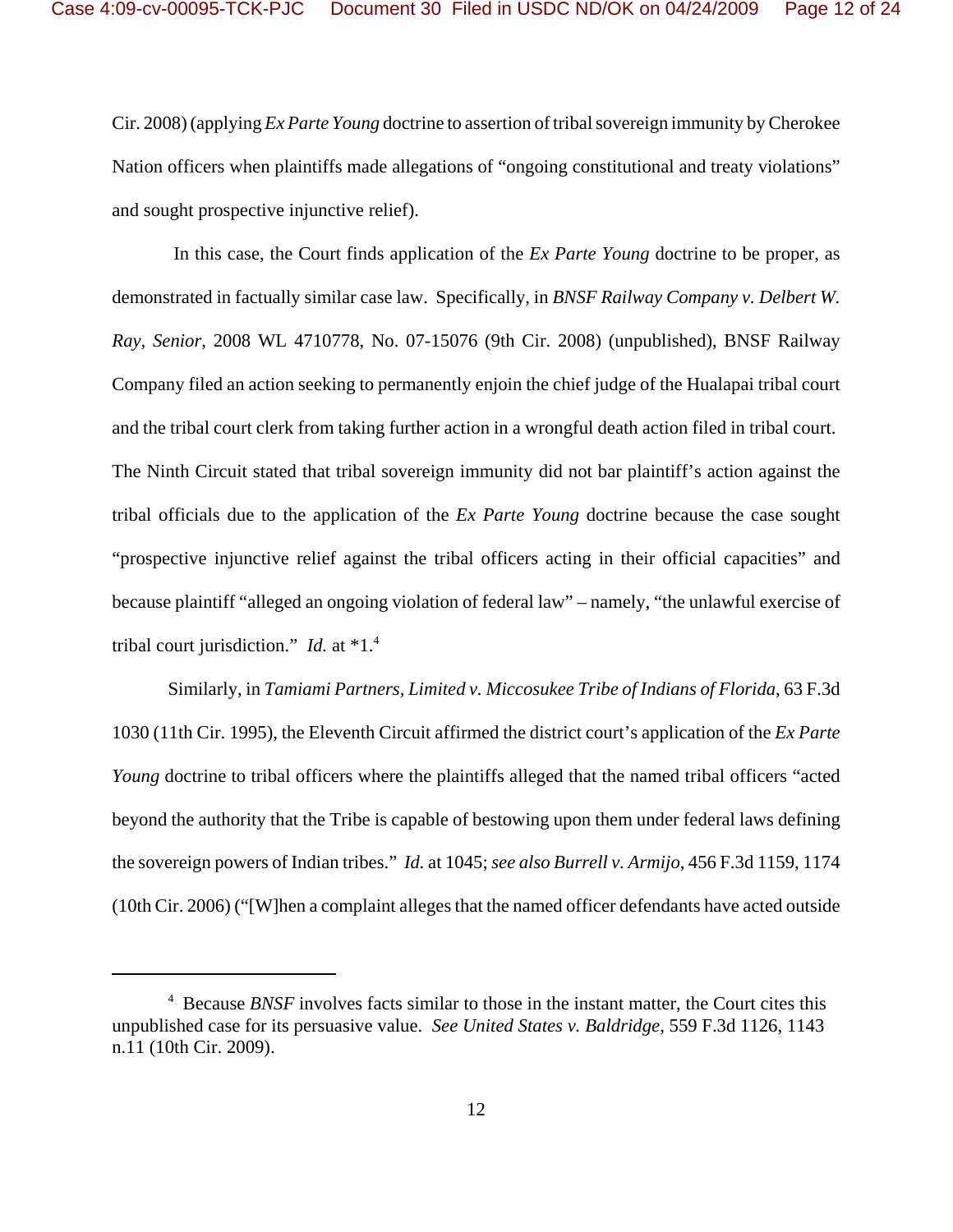the amount of authority *that the sovereign is capable of bestowing*, an exception to the doctrine of sovereign immunity is invoked") (emphasis added) (citing *Tenneco Oil Co.*, 725 F.2d at 574 ("If the sovereign did not have the power to make a law, then the official by necessity acted outside the scope of his authority in enforcing it, making him liable to suit."); *Burlington N.R. Co. v. Blackfeet Tribe*, 924 F.2d 899, 902 (9th Cir. 1991) (citing *Ex Parte Young* for proposition that sovereign immunity does not extend to officials acting pursuant to an allegedly unconstitutional statute)).

Crowe has alleged the same ongoing violation of federal law as was asserted in *BNSF Railway Company* and *Tamiami* – namely, the unlawful exercise of tribal court jurisdiction. Crowe argues that, under the federal laws defining the sovereign powers of Indian tribes, Defendant does not have the lawful power to order the return of its attorney fees because Crowe is not subject to the jurisdiction of the Muscogee (Creek) Nation courts. Moreover, the relief Crowe seeks – an injunction prohibiting Defendant fromenforcing the February 5 Order or fromotherwise attempting to enforce the January 16 Order as it relates to Crowe – is prospective in nature. Therefore, in conjunction with the authority cited above, the Court finds that the *Ex Parte Young* doctrine mandates rejection of Defendant's assertion of sovereign immunity.5

<sup>5</sup> In his Motion to Dismiss, Defendant relies heavily on *Miner Electric, Incorporated v. Muscogee (Creek) Nation*, 505 F.3d 1007 (10th Cir. 2007), in arguing that sovereign immunity mandates dismissal. (*See* Def.'s Combined Mot. to Dismiss Compl. and Pl.'s Application for Prelim. Inj. 13-14.) Defendant also cited *Miner* in the hearing before the Court to support the assertion that the *Ex Parte Young* doctrine cannot be applied as an "end run around the immunity issue." The Court finds *Miner Electric* to be inapplicable to this case, however. In *Miner Electric*, plaintiffs sued the Indian tribe as opposed to tribal officials. The Tenth Circuit stated that it was not reaching the question as to whether any tribal officials were amenable to suit. *Miner Electric*, 505 F.3d at 1012 ("Here, because the Miner parties named only the Nation itself as a defendant, we do not reach the question whether any of the Nation's *officials* would be subject to suit in an action raising the same claims.").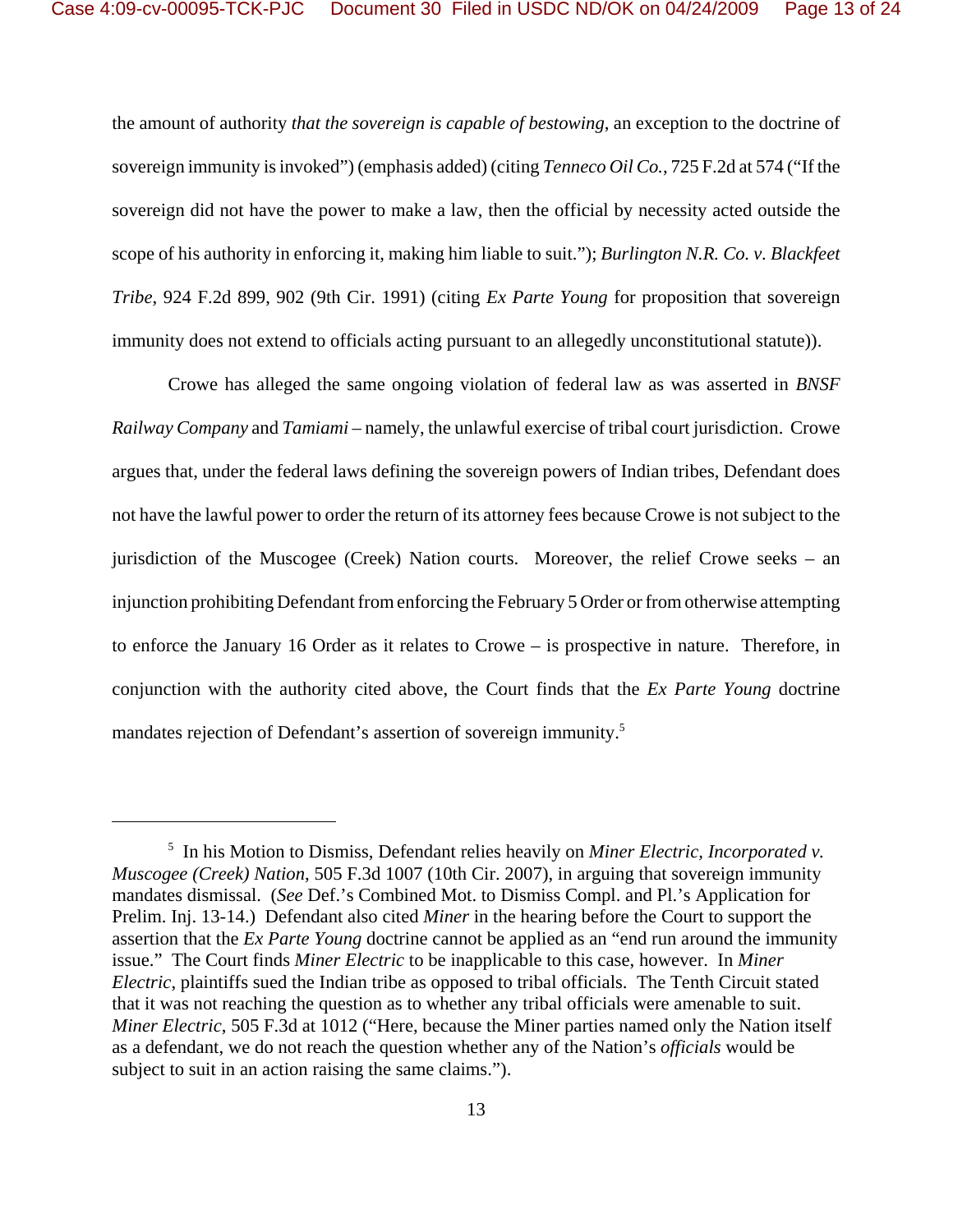### **B. Plaintiff's Alleged Failure to Join Indispensable Parties**

Defendant next argues that this case should be dismissed because Crowe has failed to join indispensable parties, as required pursuant to Federal Rule of Civil Procedure 19 ("Rule 19"). Specifically, in his Motion to Dismiss, Defendant argues that the following additional parties are necessary to the resolution of this litigation: (1) the entire Muscogee (Creek) Nation judicial branch; (2) the Thlopthlocco Tribal Town; and (3) the defendants in the Muscogee Lawsuit. Defendant's Motion to Dismiss further contends that because joinder of the Muscogee (Creek) Nation judicial branch requires a waiver of sovereign immunity by the Muscogee (Creek) Nation, which has not occurred, this action must be dismissed. Defendant failed to present oral argument as to this issue during the hearing before theCourt, leading theCourt to question whether Defendant has abandoned this argument.

To the extent Defendant still asserts this argument, however, the Court finds Defendant has not sufficiently demonstrated that the Court is unable to accord complete relief among the existing parties, so as to make the above-listed parties "required" under Rule 19. *See* Fed. R. Civ. P. 19  $(a)(1)(A)$  (stating that a party must be joined to an action if said party is "subject to service of process and joinder of said party will not deprive the court of subject matter jurisdiction" and "in that person's absence, the court cannot accord complete relief among existing parties"). Crowe's Complaint seeks to prevent Defendant from exercising allegedly unlawful jurisdiction over Crowe through enforcement of the February 5 Order or other efforts aimed at collecting Crowe's fees. The Court is therefore able to accord relief without the addition of other entities.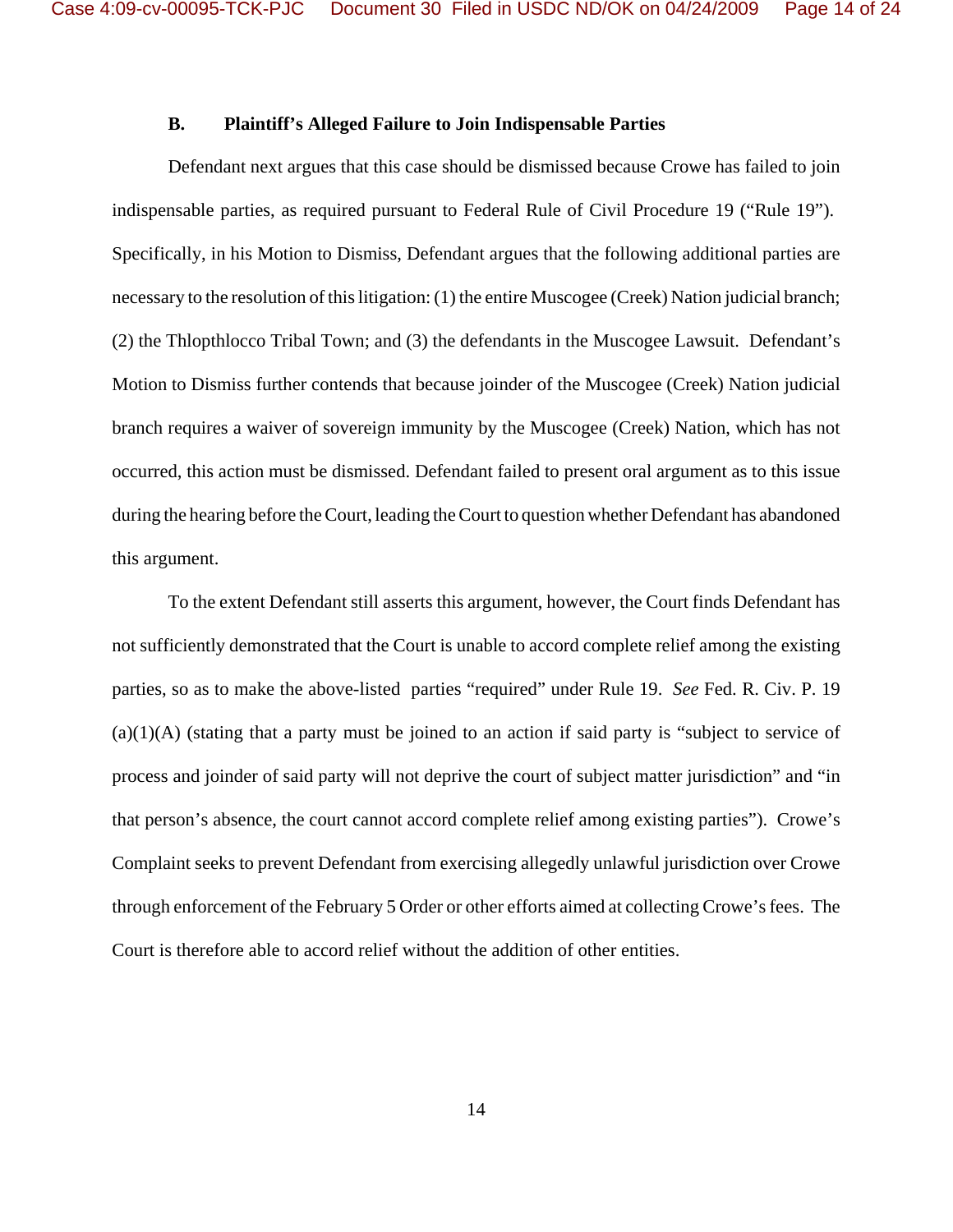## **C. Venue**

Finally, Defendant argues that in the event the Court denies his Motion to Dismiss, this action should be transferred to the United States District Court for the Eastern District of Oklahoma because venue is not proper before this Court. Pursuant to 28 U.S.C. § 1391(b)(2), venue is proper in "a judicial district in which a substantial part of the events or omissions giving rise to the claim occurred, or a substantial part of property that is the subject of the action is situated."<sup>6</sup> The court must therefore determine "whether the forum activities played a substantial role in the circumstances leading up to the plaintiff's claim." *Multi-Media Intern., LLC v. Promag Retail Serv.*, 343 F. Supp. 2d 1024, 1033 (D. Kan. 2004) (internal citations omitted). If the selected district's contacts are "substantial," it should "make no difference that another's are more so, or the most so." *Id.* (internal citations omitted). Defendant maintains that venue is not proper in this Court because: (1) he is a resident of McIntosh County; (2) his judicial office is in the Okmulgee District of the Muscogee (Creek) Nation District Court which sits in Okmulgee; and (3) the "events or omissions giving rise" to this suit occurred in Okmulgee County.

The Court finds venue to be proper because a substantial part of the events or omissions giving rise to its claim occurred in Tulsa County. Specifically, the fees paid to Crowe, which are the subject of the February 5 Order giving rise to this suit, were paid to Crowe in Tulsa and earned for providing legal services in Tulsa. The desired retention of these fees gave rise to Crowe's Complaint, and the Court therefore finds a sufficient connection between Tulsa and the subject fees

<sup>&</sup>lt;sup>6</sup> Venue could also be proper in (1) a judicial district where any defendant resides, if all defendants reside in the same State; or (2) a judicial district in which any defendant may be found, if there is no district in which the action may otherwise be brought. *See id.* Neither of these provisions are applicable in this case.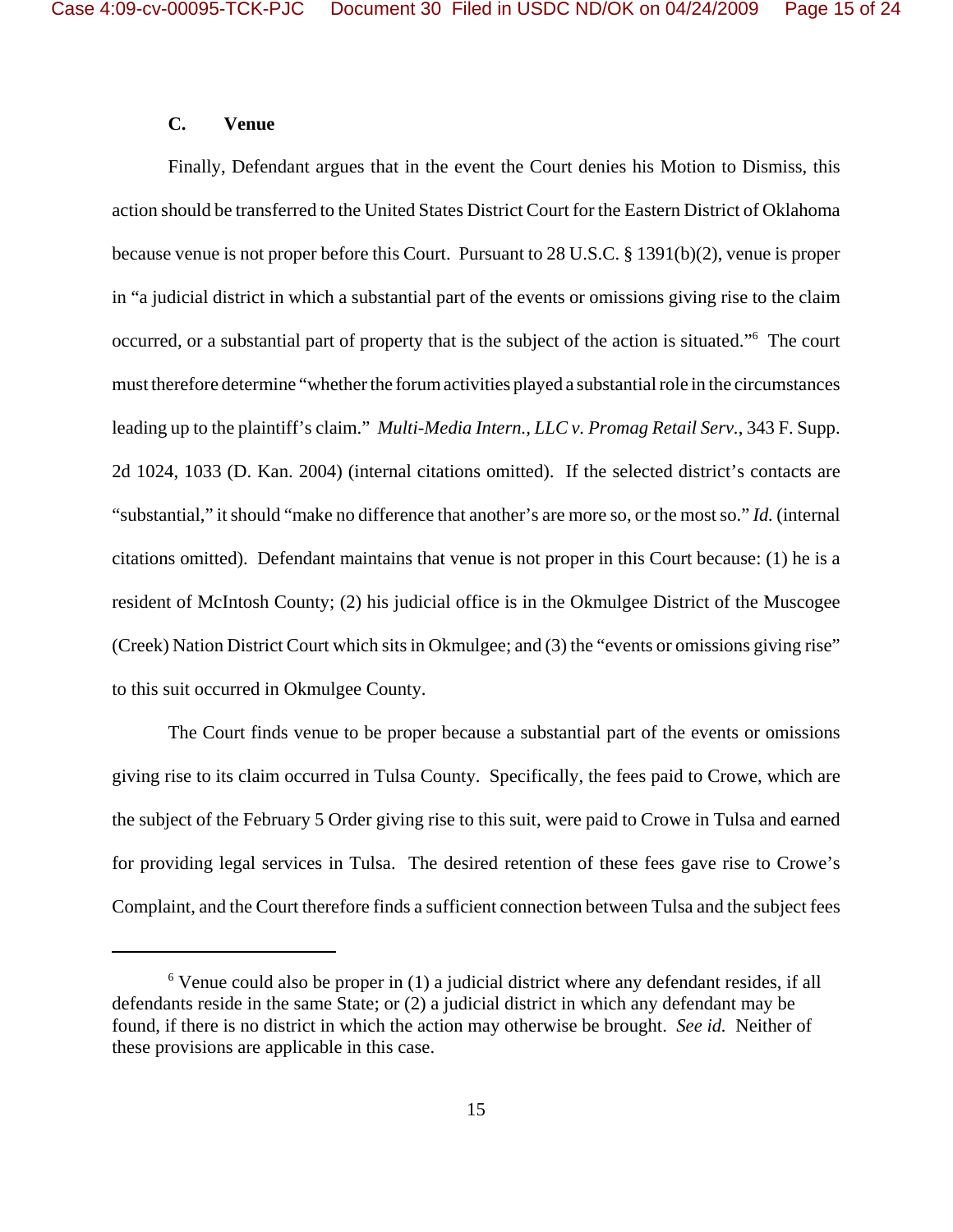to render venue proper in this district. *See Braude & Margulies, P.C. v. Fireman's Fund Ins. Co.*, 468 F. Supp. 2d 190, 195 n.1 (D.D.C. 2007) (action by law firm attempting to collect fees from proper client) (finding that venue was proper because law firm was located in forum district and rendered a substantial portion of the legal services giving rise to the fees in said district); *Clark v. Kick*, 79 F. Supp. 2d 747, 754 (S.D. Tex 2000) (finding venue in Texas proper in declaratory judgment action to determine the proper apportionment of fees, in part because "the work that the Texas attorneys performed on behalf of [the client], and thus the basis for the fees which were potentially earned by the Texas lawyers, was performed in this District").

## **III. Plaintiff's Motion for Preliminary Injunction**

Plaintiff moves for a preliminary injunction "enjoining [Defendant] from enforcing his February 5 Order or from otherwise attempting to enforce the January 16 Order as it relates to Crowe, until the pending litigation is resolved." (Pl.'s Mot. for Prelim. Inj. 6.) A preliminary injunction is appropriate when: "(1) the movant will suffer irreparable harm unless the injunction issues; (2) there is a substantial likelihood the movant ultimately will prevail on the merits; (3) the threatened injury to the movant outweighs any harm the proposed injunction may cause the opposing party; and (4) the injunction would not be contrary to the public interest." *Wyandotte Nation v. Sebelius*, 443 F.3d 1247, 1254-55 (10th Cir. 2006) (citing *Kiowa Indian Tribe of Okla. v. Hoover*, 150 F.3d 1163, 1171 (10th Cir. 1998)).

#### **A. Irreparable Harm**

A plaintiff satisfies the irreparable harm requirement by demonstrating "a significant risk that he or she will experience harm that cannot be compensated after the fact by monetary damages." *RoDa Drilling Co. v. Siegal*, 552 F.3d 1203, 1210 (10th Cir. 2009). Purely speculative harm will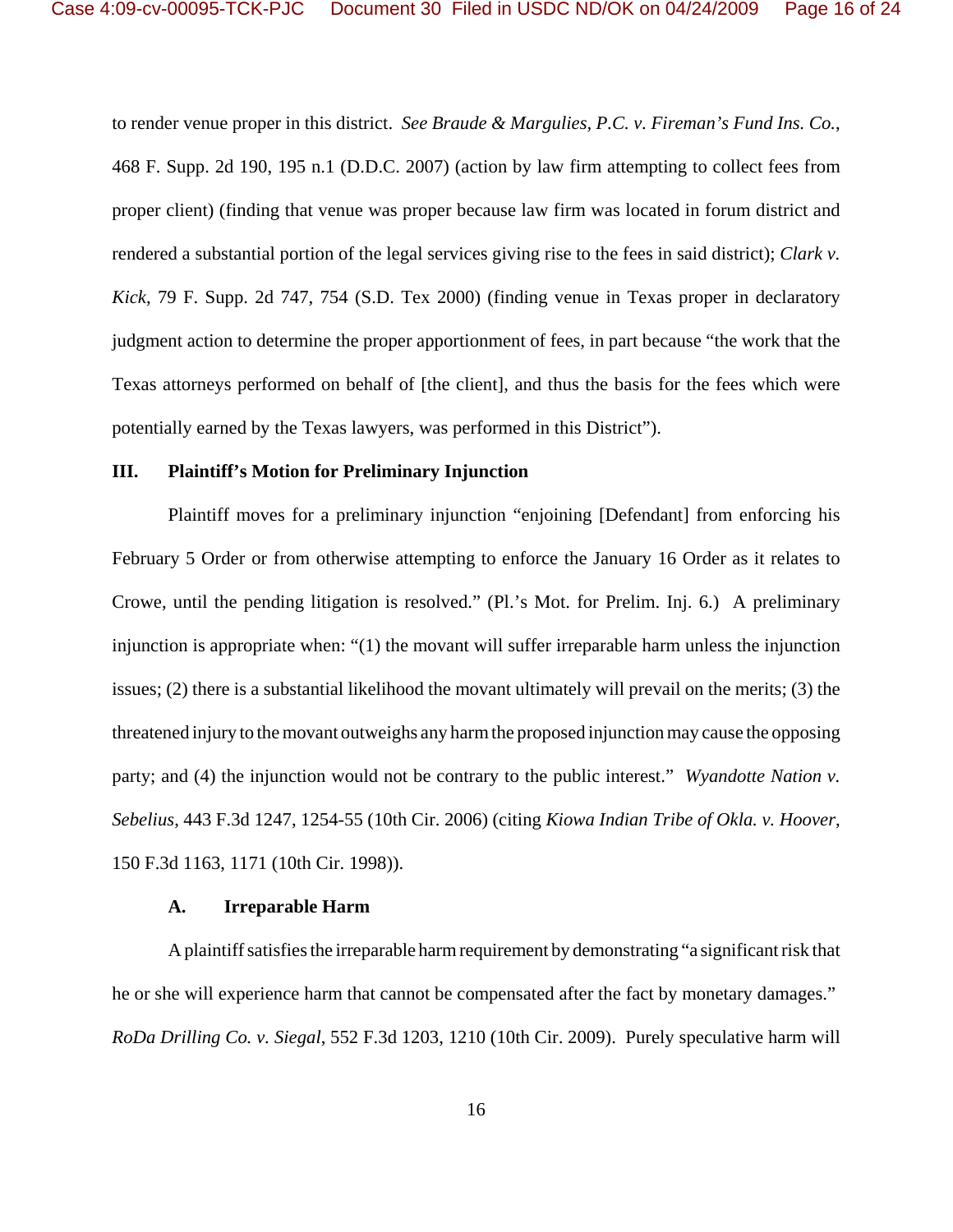not suffice, but "[a] plaintiff who can show a significant risk of irreparable harm has demonstrated that the harm is not speculative" and will be held to have satisfied his burden. *Id.* (internal citations omitted). Further, in determining this factor, the court should assess "whether such harm is likely to occur before the district court rules on the merits." *Id.* Economic loss usually does not, in and of itself, constitute irreparable harm because such losses are generally compensable by monetary damages. *See Port City Properties v. Union Pac. R. Co.*, 518 F.3d 1186, 1990 (10th Cir. 2008); *Heideman v. S. Salt Lake City*, 438 F.3d 1182, 1189 (10th Cir. 2003).

Applying this standard, the Court finds that Crowe has met the irreparable harm requirement. The Court bases such finding on the fact that there is a significant risk that Crowe will be forced to expend unnecessary time, money, and effort litigating the issue of their fees in the Muscogee Nation District Court – a court which likely does not have jurisdiction over it.<sup>7</sup> See Seneca-Cayuga Tribe *of Okla. v. State of Okla. ex rel David L. Thompson*, 874 F.2d 709, 716 (10th Cir. 1989) (upholding trial court's grant of preliminary injunction and stating that Indian tribe would "be forced to expend time and effort on litigation in a court that does not have jurisdiction over them" in assessing harm to tribe if injunction were not issued); *Chiwewe v. BNSF Co.*, 2002 WL 31924768, No. 02-0387, \*3 (D.N.M. April 15, 2002) (unpublished) (granting motion to preliminary enjoin tribal court proceeding based on argument that tribal court lacked jurisdiction to hear case) (finding BNSF would suffer irreparable harm if tribal court proceeding was not enjoined when BNSF would be "forced to expend unnecessary time, money and effort litigating in a court without jurisdiction over

 $7$  Although the underlying merits of Crowe's Complaint – which charges that Defendant is without jurisdiction over Crowe and its fee agreement with the Tribe – is not currently before the Court, the Court finds that Crowe is likely to succeed on such merits, as is discussed in more detail below. *See infra* Section III.D.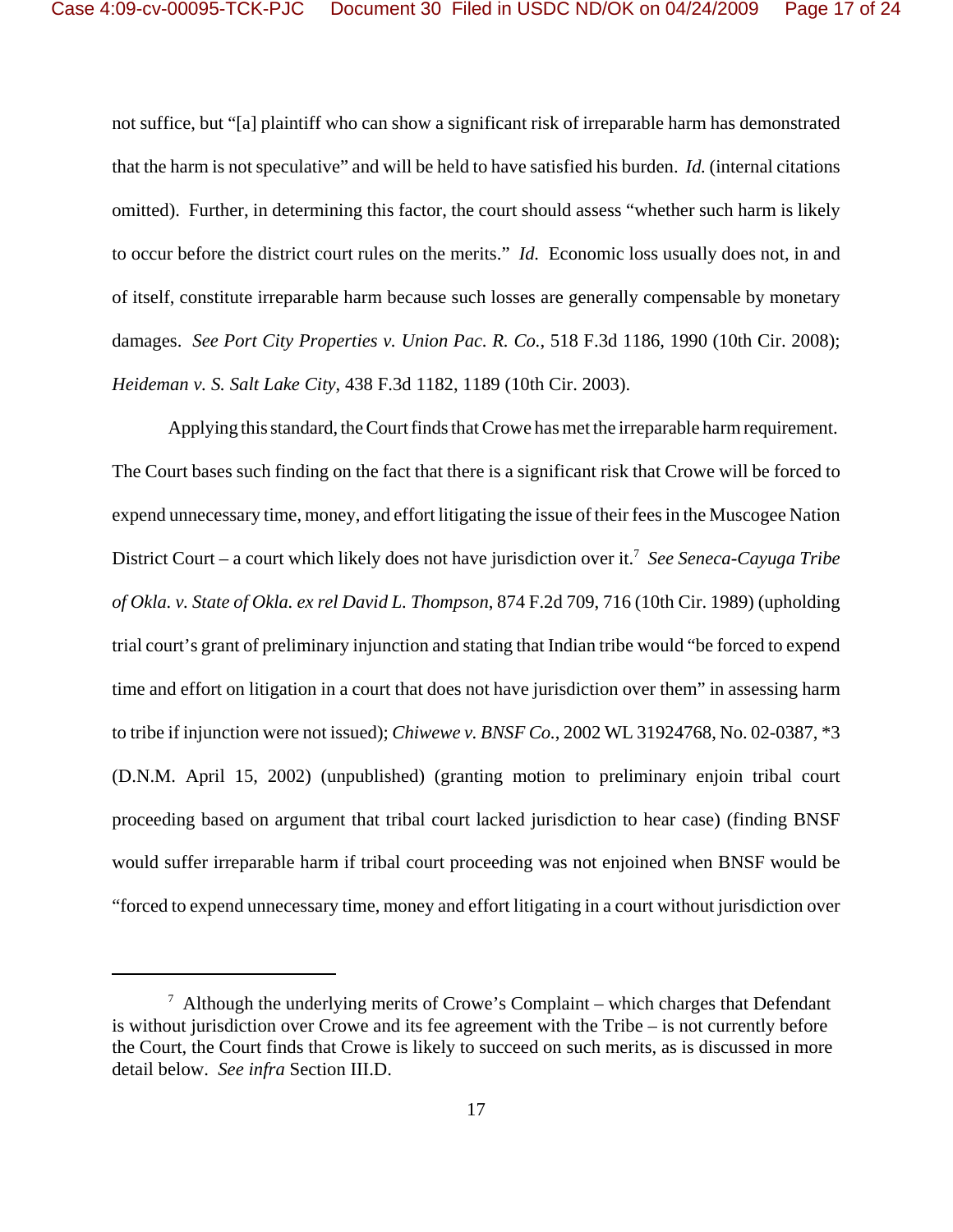the case"); *UNC Res., Inc. v. Benally*, 518 F. Supp. 1046, 1053 (D. Ariz. 1981) (granting motion to preliminarily enjoin tribal court action when plaintiff argued that tribal court lacked jurisdiction) (finding that "it seems very probable that [plaintiff] will prevail on its claim that [the tribal court] lacks jurisdiction over it" and that plaintiff would be "faced with the possibility of irreparable injury if it were forced to appear and defend in [tribal court]").

Further, if this Court were to deny Crowe's request for a preliminary injunction, there exists a significant risk that Crowe would be subject to inconsistent judgments. Specifically, absent a preliminary injunction, it seems very likely that Defendant will require Crowe to return its fees to the Tribe's treasury. If this Court were to eventually declare that such a ruling was an excessive extension of tribal court jurisdiction, Crowe would be caught in the middle between two conflicting judgments, causing additional irreparable harm. *See Seneca-Cayuga*, 874 F.2d at 716 (noting the tribe would "risk inconsistent binding judgments" absent entry of the preliminary injunction when assessing the harm to the tribe); *Chiwewe*, 2002 WL 31924768, at \*3 (stating BNSF would "risk having inconsistent binding judgments from two different courts if a preliminary injunction is not issued" when discussing the irreparable harm factor).

Finally, although monetary damages are normally not cause for a finding of irreparable harm, the Tribe's sovereign immunity makes this a unique situation. As argued by Crowe, if it is forced to return its fees to the Tribe, Crowe is without recourse to recoup said fees, as it cannot sue the Tribe due to the Tribe's sovereign immunity. While Crowe did represent that its contract with the Tribe involves a limited waiver of the Tribe's sovereign immunity, the Court is without knowledge as to the extent of such waiver and whether the waiver would be applicable in a fee-seeking suit. Moreover, in the event the Anderson defendants prevail, the Court finds it highly unlikely that they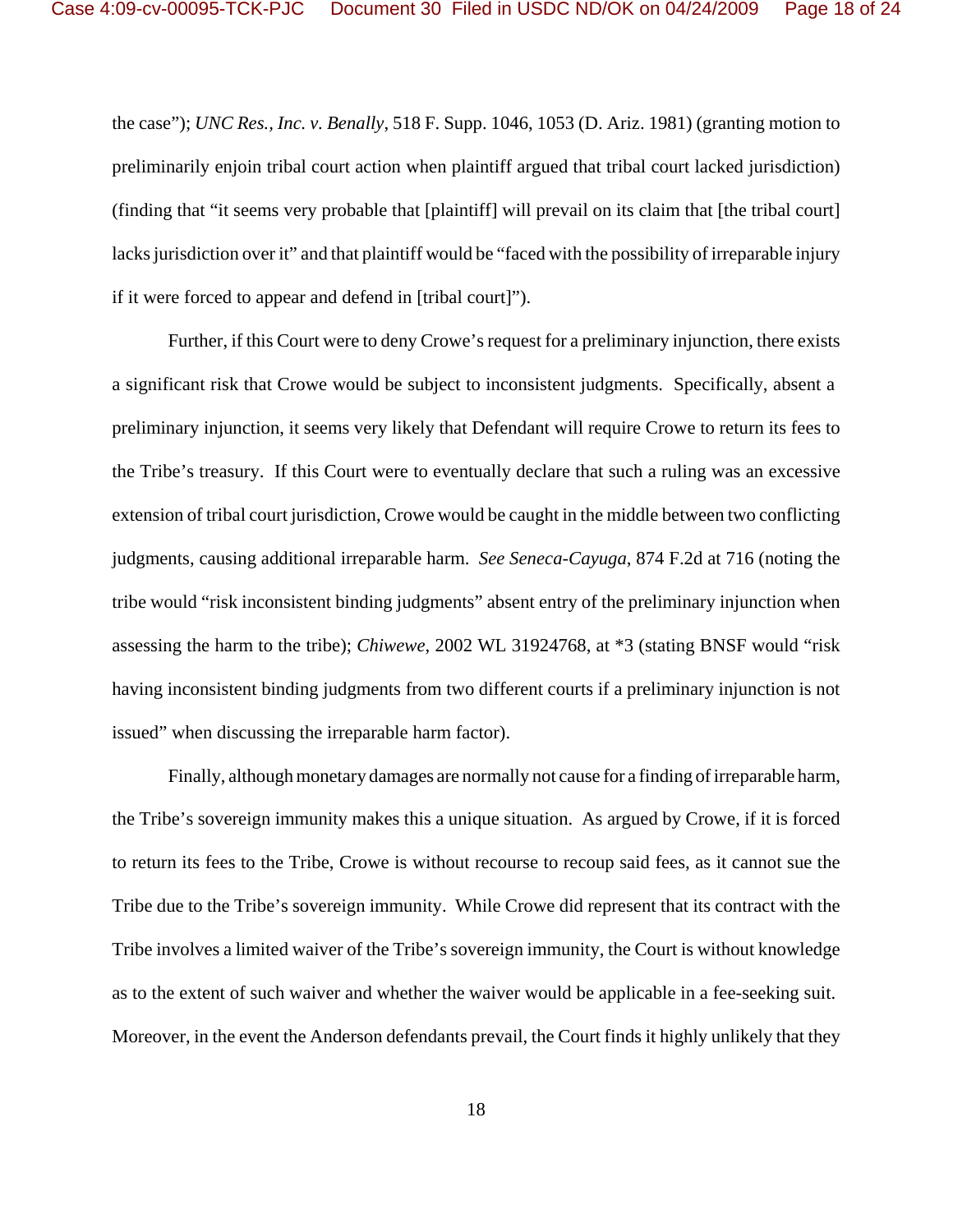would honor the Tribe's contract with Crowe. Therefore, there is a significant risk that Crowe would be without legal recourse to retrieve any returned fees, causing it additional harm. *See Kan. Health Care Ass'n v. Kan. Dep't of Social & Rehab. Serv.*, 31 F.3d 1536, 1543 (10th Cir. 1994) (agreeing with district court's finding that plaintiffs' injury was irreparable when defendant was immune from monetary damages); *Feinerman v. Bernardi*, 558 F. Supp. 2d 36, 51 (D.D.C. 2008) (stating that where "the plaintiff in question cannot recover damages from the defendant due to the defendant's sovereign immunity," any loss of income suffered by a plaintiff is irreparable *per se*); *Wisc. v. Stockbridge-Munsee Cmty.*, 67 F. Supp. 2d 990, 1019 (E.D. Wis. 1999) (finding irreparable harm when plaintiff would be unable to recover money damages from defendant tribe because of tribe's sovereign immunity). For these reasons, the Court finds that Crowe has demonstrated a significant risk of irreparable harm if the preliminary injunction is not entered.

## **B. Balance of Threatened Injury and Damage Caused by Proposed Injunction**

After determining the harm that would be suffered by the moving party if the preliminary injunction is not granted, the court must then weigh that harm against the harm to the defendant if the injunction is granted. *Universal Engraving, Inc. v. Duarte*, 519 F. Supp. 2d 1140, 1149 (D. Kan. 2007). In this case, Defendant failed to clearly articulate the harm that would result to him if the injunction is granted. In addressing this factor in his response to Crowe's Motion for Preliminary Injunction, Defendant cites the January 16 Order from the Muscogee (Creek) Nation Supreme Court. Although not explicitly stated by Defendant, it appears he is attempting to argue that, if the injunction is issued, he will be harmed by being prevented from following the dictates of the Muscogee (Creek) Nation Supreme Court's Order because said Order rightfully requires the return of fees until the lawful governing body of the Tribe is determined. The Court finds that Crowe's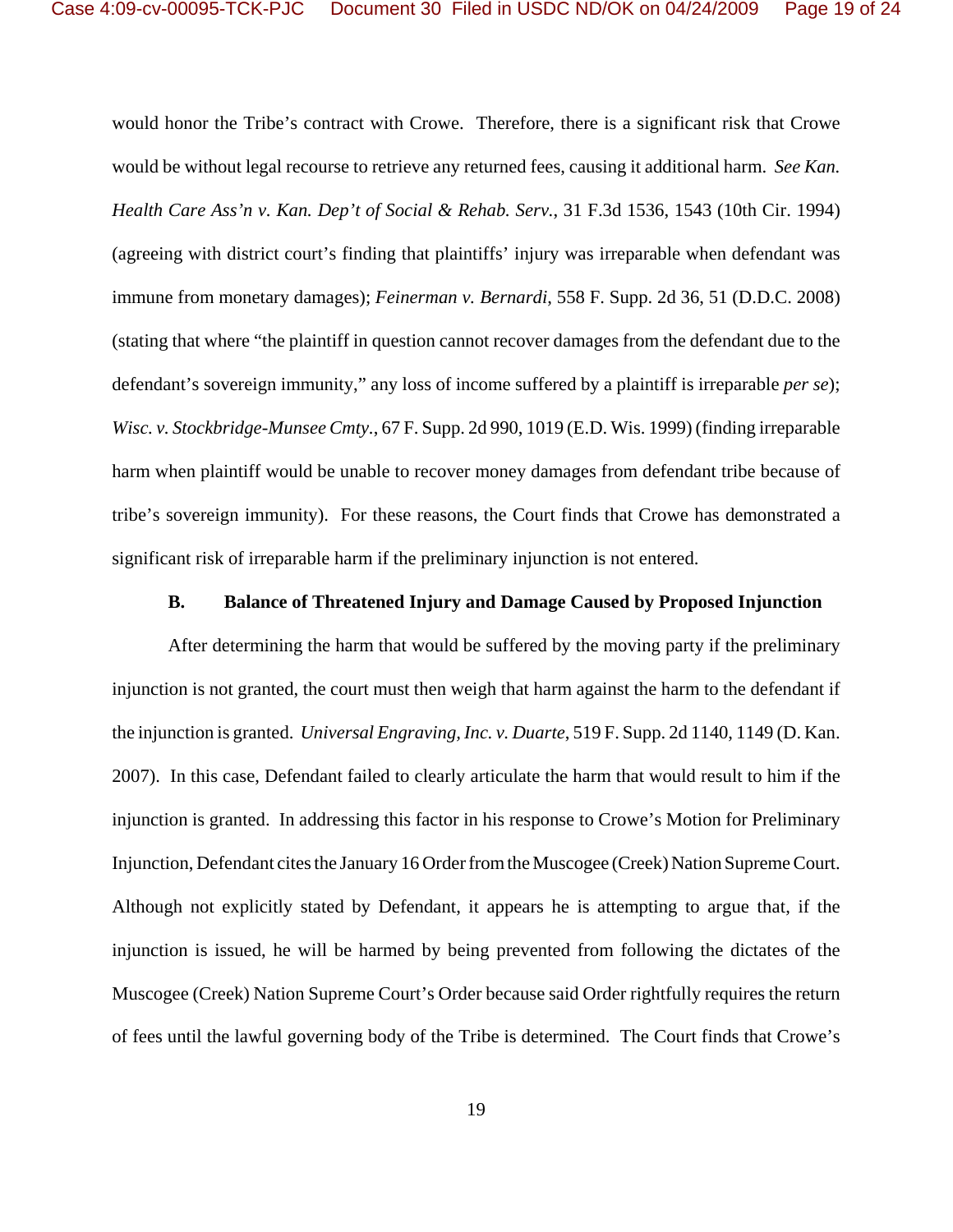injury – the wasted time, effort, and money spent on litigating a matter before a court who is likely without jurisdiction over it and the likely loss of its earned fees – outweighs the possible harm to Defendant. Defendant's cited "harm" is really not harm to Defendant at all, as he has no personal interest in the funds and a delay in the exercise of Defendant's authority over Crowe will not cause any injury to Defendant.

## **C. Public Interest**

In considering the public interest factor, the court is permitted to inquire whether there are policy considerations that bear on whether an injunction should issue. 11A Charles Alan Wright, Arthur R. Miller & Mary Kay Kane, *Federal Practice and Procedure* § 2948.4 (2d ed. 1995). Here, the Court must weigh the public's interest in permitting Defendant to exert authority over Crowe's fees against the public's interest in preventing the allegedly excessive exercise of tribal court jurisdiction. In this case, the Court finds that an unrestrained exertion of tribal court power over non-consenting non-members is not in the public's interest, weighing in favor of the preliminary injunction. *See Ford Motor Co. v. Todecheene*, 221 F. Supp. 2d 1070, 1088 (D. Ariz. 2002) (granting a motion for preliminary injunction where Ford claimed that a tribal court judge exceeded the limits of the tribal court's jurisdiction) (finding that allowing tribal courts to have unrestricted authority over non-members was not in the public's best interest).

#### **D. Substantial Likelihood of Success on the Merits**

Because Crowe has established that the first three factors weigh in its favor, the "substantial likelihood of success on the merits" factor is modified, and Crowe may meet this requirement by "showing that questions going to the merits are so serious, substantial, difficult, and doubtful as to make the issue ripe for litigation and deserving of more deliberate investigation." *Okla. ex rel. Okla.*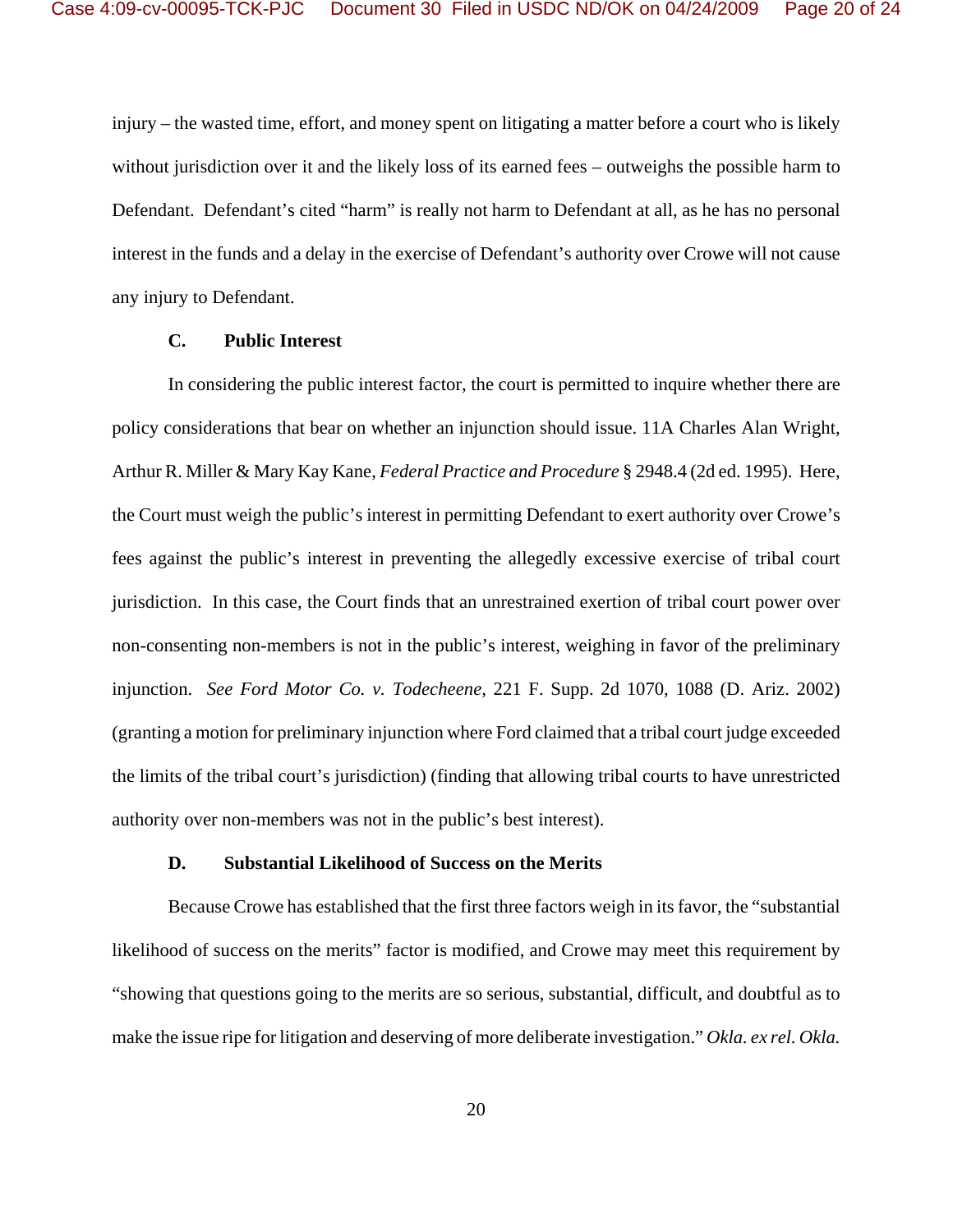*Tax Comm'n v. Int'l Registration Plan, Inc.*, 455 F.3d 1107, 1113 (10th Cir. 2006); *Greater* Yellowstone Coal. v. Flowers, 321 F.3d 1250, 1255-56 (10th Cir. 2003).<sup>8</sup> In support of its ultimate contention that Defendant is without jurisdiction to order the return of Crowe's attorneys' fees, Crowe makes two principal arguments.

# 1. Tribal Court Jurisdiction Over Tribe's Expenditure of Funds and Agreements with Third Parties

First, Crowe argues that the Muscogee Nation District Court has no jurisdiction over the Tribe's expenditure of tribal funds or its agreements with third parties. In assessing this argument, the Court looks to the Tribe's limited waiver of sovereign immunity, which states:

[T]he Thlopthlocco Tribal Business Committee does hereby waive its immunity on a limited basis only for the purposes of adjudicating this dispute only, only claims brought by the Plaintiff, Thlopthlocco Tribal Town, and only for injunctive and declaratory relief. This waiver of immunity shall not include election disputes.

(Ex. A-3 to Pl.'s Mot. for Prelim. Inj.) Crowe argues that this waiver does not affect the Tribe's sovereign immunity as to issues regarding the Tribe's expenditures or contracts with third parties, and the Court finds that the Tribe is likely to succeed on such an argument. A reading of this waiver does not indicate that the Tribe consented to tribal court jurisdiction over its representation agreement with Crowe or the fees paid to Crowe from the Tribe's treasury. Accordingly, the Court has no trouble finding that this question is "so serious, substantial, difficult, and doubtful as to make

<sup>&</sup>lt;sup>8</sup> Certain types of injunctions are not entitled to this modified standard: (1) preliminary injunctions that alter the status quo; (2) mandatory preliminary injunctions; and (3) preliminary injunctions that afford the movant all the relief that he could recover at the conclusion of a full trial on the merits. *See O Centro Espirita Beneficiente Uniao Do Vegetal v. Ashcroft*, 389 F.3d 973, 975 (10th Cir. 2004). Defendant does not contend that the preliminary injunction requested by Crowe falls into any of these categories; nor does the Court find these categories to be applicable.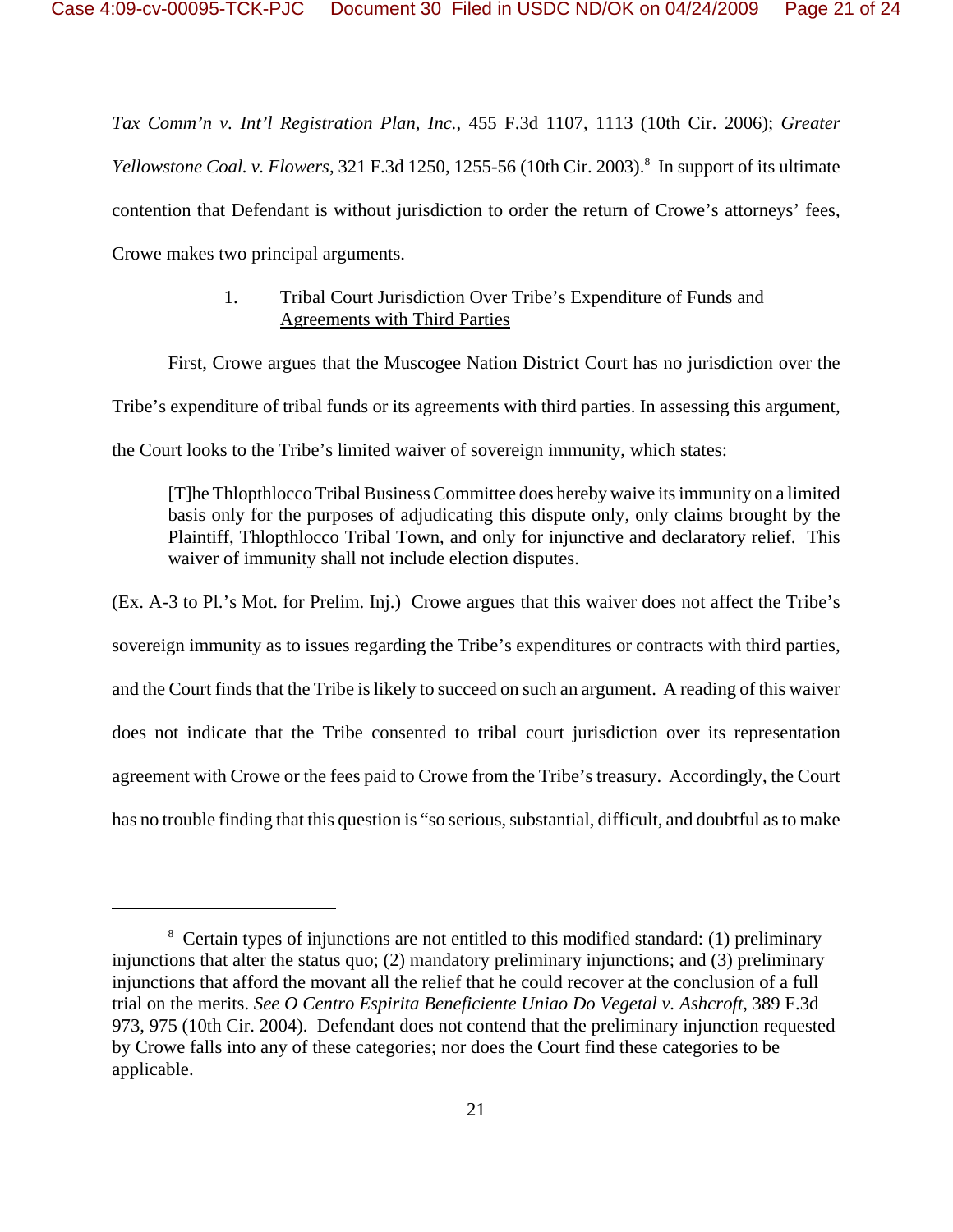the issue ripe for litigation and deserving of more deliberate investigation." *Int'l Registration Plan, Inc.*, 455 F.3d at 1113.

#### 2. Tribal Court Jurisdiction Over Crowe

Second, Crowe contends that even if the Muscogee Nation District Court has jurisdiction over the Tribe, the court does not have jurisdiction over Crowe, a "non-consenting, non-Muscogee, unrelated third party." (Pl.'s Mot. for Prelim. Inj. 11.) As held by the Supreme Court, Indian tribes are "distinct, independent political communities," qualified to exercise many of the powers and prerogatives of self-government. *Plains Commerce Bank v. Long Family Land and Cattle Co.*, 128 S. Ct. 2709, 2718 (2008).The sovereignty that Indian tribes retain, however, is of a unique and limited character and centers on the land held by the tribe and on tribal members within the reservation. *Id.* Specifically, "tribes do not, as a general matter, possess authority over non-Indians who come within their borders: '[T]he inherent sovereign powers of an Indian tribe do not extend to the activities of nonmembers of the tribe.'" *Id.* at 2718-19 (citing *Mont. v. United States*, 450 U.S. 544, 565 (1981)). "This general rule restricts tribal authority over nonmember activities taking place on the reservation, and is particularly strong when the nonmember's activity occurs on land owned in fee simply by non-Indians." *Plains Commerce Bank*, 128 S.Ct. at 2719.

The Supreme Court has recognized two exceptions to the general rule prohibiting tribal jurisdiction over non-Indians within the reservation -- circumstances in which tribes may exercise "civil jurisdiction over non-Indians on their reservations, even on non-Indian fee lands." *Mont.*, 450 U.S. at 565 ("*Montana* exceptions"). First, "[a] tribe may regulate, through taxation, licensing, or other means, the activities of nonmembers who enter consensual relationships with the tribe or its members, through commercial dealing, contracts, leases, or other arrangements." *Id.* Second, a tribe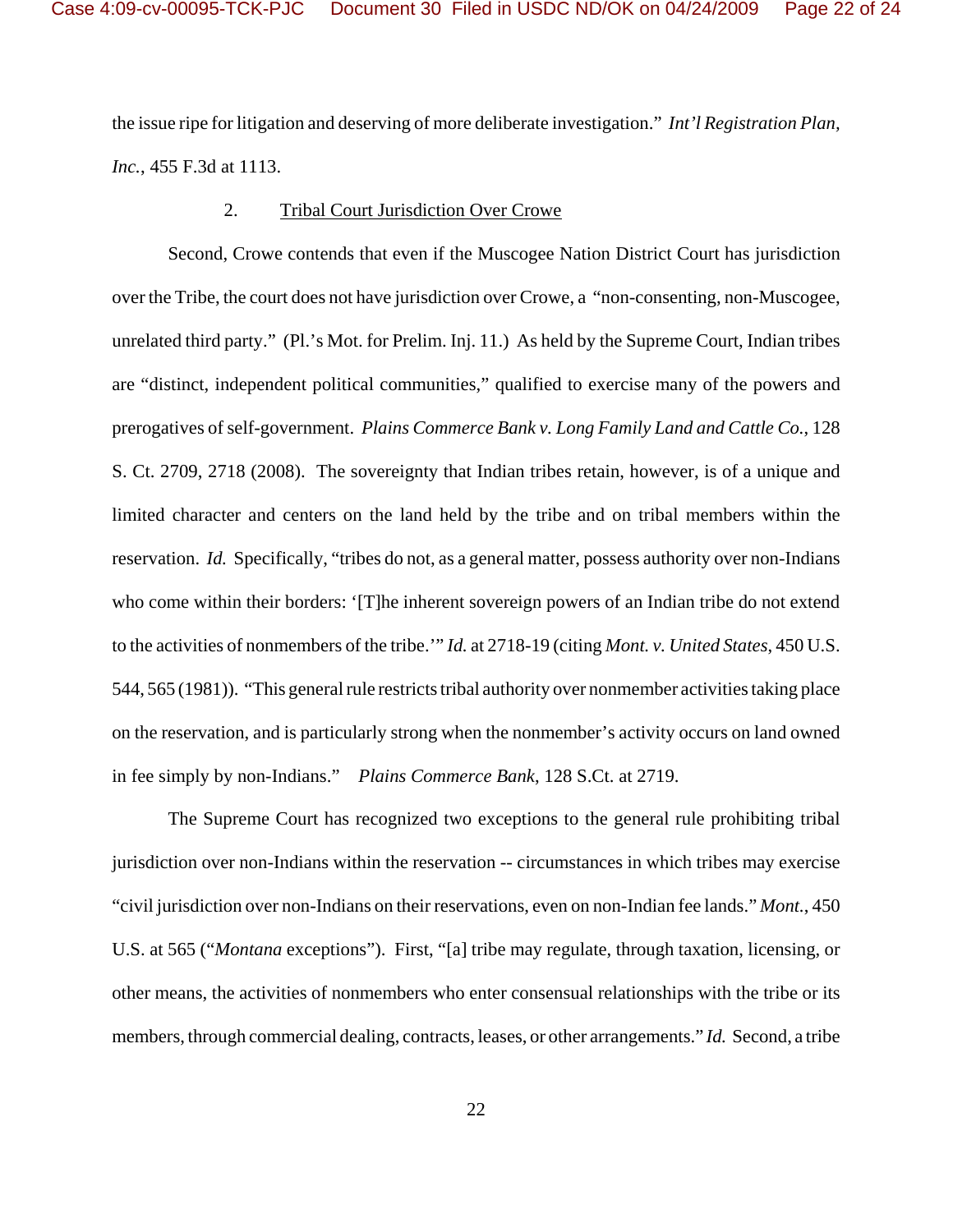may exercise "civil authority over the conduct of non-Indians on fee lands within the reservation when that conduct threatens or has some direct effect on the political integrity, the economic security, or the health or welfare of the tribe." *Id.* at 566.

Given *Montana'*s "'general proposition that the inherent sovereign powers of an Indian tribe do not extend to the activities of nonmembers of the tribe,'" *Atkinson Trading Co., Inc. v. Shirley*, 532 U.S. 645, 651 (2001) (quoting *Montana*, 450 U.S. at 565), efforts by a tribe to regulate nonmembers, especially on non-Indian fee land, are "presumptively invalid," *Atkinson*, 531 U.S. at 659. The burden rests on the tribe to establish one of the exceptions to *Montana*'s general rule that would allow an extension of tribal authority to regulate nonmembers on non-Indian land. *Id.* at 654. These exceptions are "limited" ones, however, and cannot be construed in a manner that would "swallow the rule," or "severely shrink" it. *Id.* at 647, 655; *Strate v. A-1 Contractors,* 520 U.S. 438, 458 (1997).

In this case, the Court finds that Crowe has demonstrated a sufficient likelihood of demonstrating that neither *Montana* exception applies in the instant case. With regard to the first *Montana* exception, Crowe has not entered into an explicit contractual relationship with the Muscogee (Creek) Nation or its citizens, and the Court finds it doubtful that Crowe's mere appearance in the Muscogee Nation District Court is sufficient to confer jurisdiction upon it through *Montana*. Further, in relation to the second *Montana* exception, the Court is at this time unable to see how Crowe's conduct has in any way threatened or had an effect on the political integrity, economic security, health, or welfare of the Muscogee (Creek) Nation. For these reasons, the Court finds that Crowe has sufficiently demonstrated that the issue of Defendant's jurisdiction over it is "so serious, substantial, difficult, and doubtful as to make the issue ripe for litigation and deserving